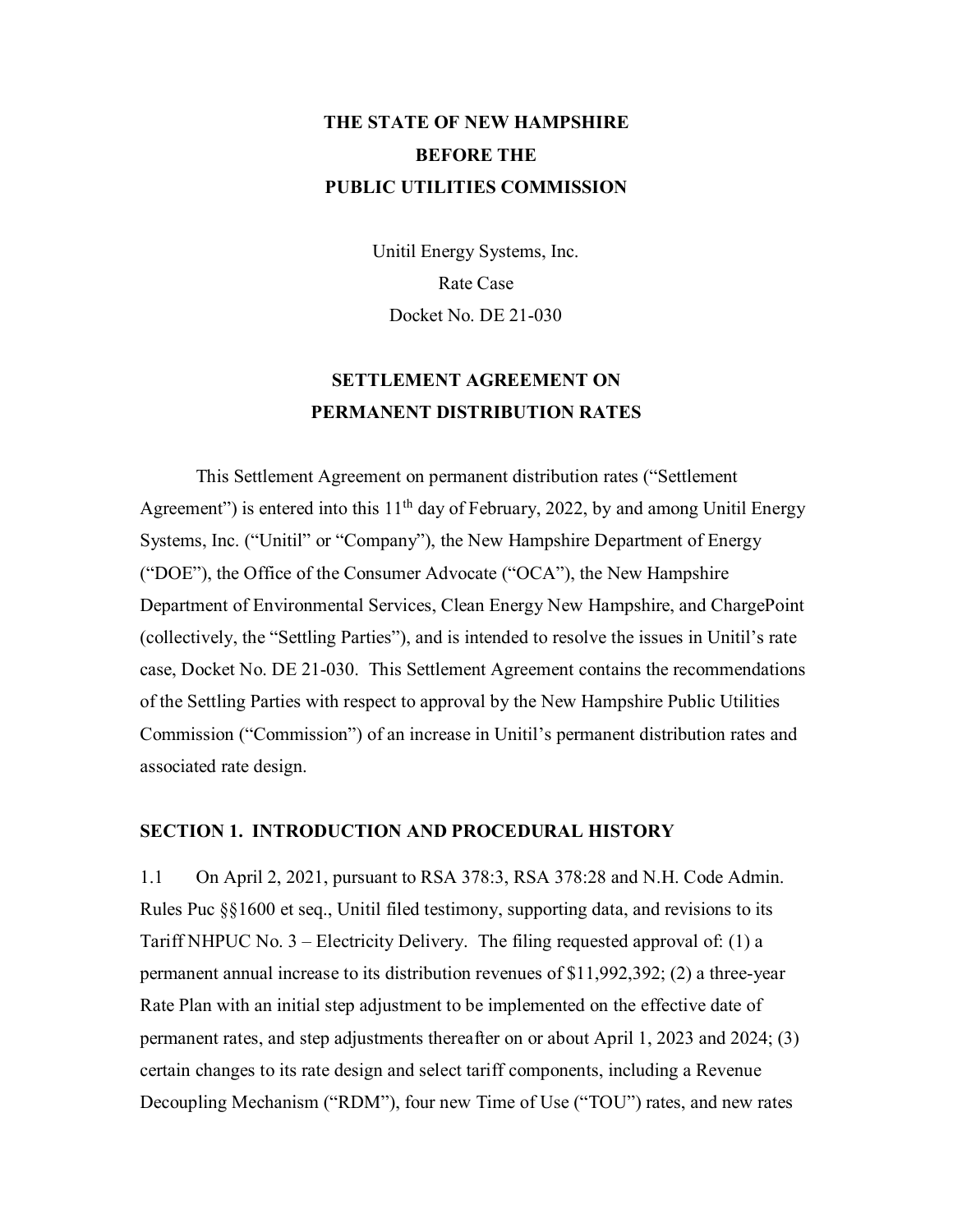for Light Emitting Diode ("LED") fixtures; (4) several new programs including an arrearage management program and a residential behind the meter electric vehicle supply equipment incentive program; and (5) a temporary revenue increase of \$5,812,761 million effective as of June 1, 2021, to be recovered on a uniform per kilowatt hour ("kWh") basis from all rate classes until completion of the proceeding.

1.2 On May 7, 2021, Unitil filed a Stipulation and Settlement Agreement with the Commission, including agreement on a total annual temporary distribution revenue increase of \$4,451,667 collected through a uniform per kWh surcharge of \$0.00384 applied to all of Unitil's current rate schedules, including those not normally billed for distribution service on a kWh basis. On May 27, 2021, the Commission issued Order No. 26,484, approving the Settlement on Temporary Rates, effective June 1, 2021, subject to reconciliation based on the outcome of the permanent rate case.

1.3 Following multiple sets of discovery and technical sessions, the DOE, OCA, Clean Energy New Hampshire, Conservation Law Foundation and ChargePoint Inc. filed written testimony on November 23, 2021. Productive settlement discussions on Permanent Rates took place during January and February 2022, which ultimately led to this Settlement Agreement.

### **SECTION 2. DISTRIBUTION RATE CHANGES**

2.1 This Settlement Agreement provides for several changes to Unitil's distribution rates. The first such change shall occur on April 1, 2022, effective on a service-rendered basis. It provides for an increase in Unitil's distribution revenues of \$6,326,330 to recover the Company's distribution revenue deficiency agreed to by the Settling Parties. The schedules supporting this increase and Unitil's overall annual revenue requirement and incorporating the provisions of this Settlement Agreement are provided in Settlement Attachment 1. This reflects a net increase of \$1,874,663 from temporary rates in effect since June 1, 2021, which reflected an increase of \$4,451,667 as authorized by the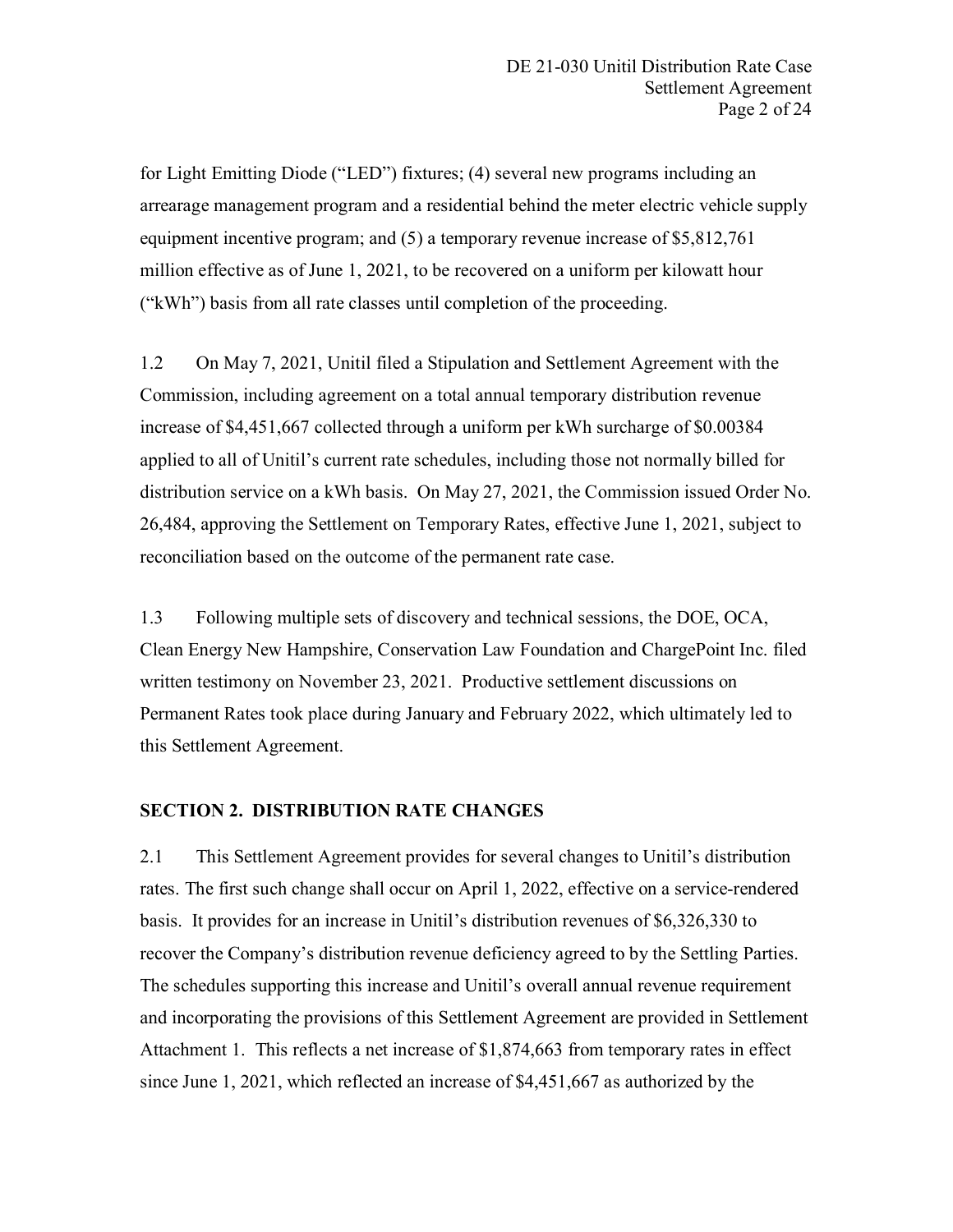Commission in Order No. 26,484 (May 27, 2021). The permanent rates increase of \$6,326,330 represents an increase of 2.3 percent of total revenues or 10.9 percent of distribution revenues.

The initial rate change shall be followed by two additional annual Step Adjustments to rates on June 1, 2022 and June 1, 2023, also effective on a service-rendered basis. In light of these Step Adjustments, the Company shall not file a distribution rate case with the Commission before January 1, 2024. Notwithstanding this provision, the Company shall not be precluded from making a filing with the Commission for recovery following a federally initiated cost change, which includes any externally imposed changes in the federal tax rates, laws, regulations, or precedents governing income, revenue, or sales taxes or any changes in federally imposed fees, which impose new obligations, duties or undertakings, or remove existing obligations, duties or undertakings, and which individually decrease or increase the Company's distribution costs, revenue, or revenue requirement.

2.2 The Settling Parties agree that Unitil may propose to collect two step increases using the format presented on Settlement Attachment 2. The Settling Parties agree that the first step increase (for 2021 investments) shall be presented using the information provided on Settlement Attachments 2 and 3, which contain actual investments completed and placed in service in 2021. The first step adjustment request will be for a revenue requirement amount not higher than \$1,377,331.

Settlement Attachment 4 is a list of the 2022 investments that Unitil plans to include for recovery in the second step adjustment. The Settling Parties agree that the specific items on that list may change based upon the Company's determination prior to Unitil filing its request to implement the second step adjustment. The Settling parties agree that the second step increase will be based on a 2022 non-growth investment level of no more than \$26,738,022.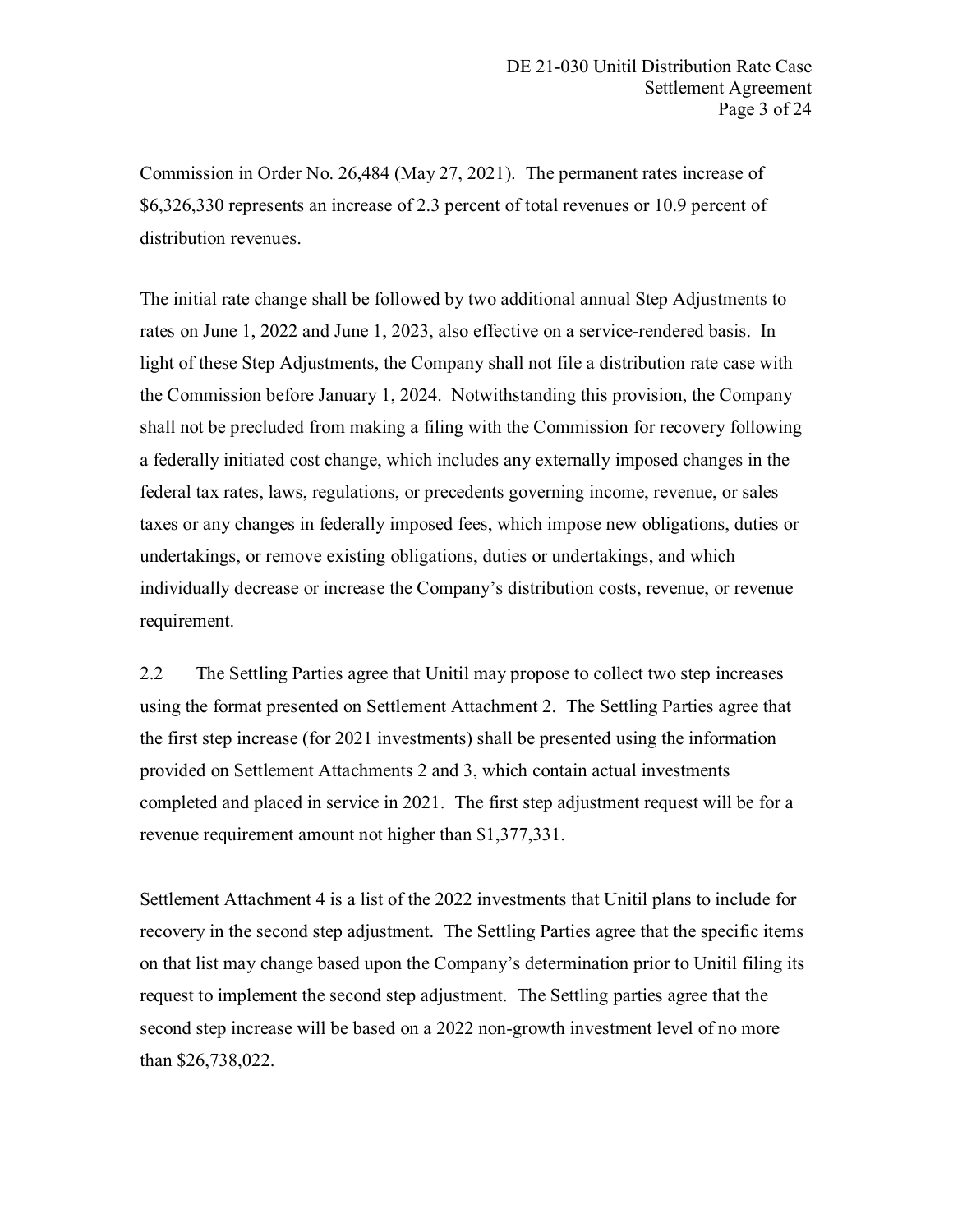The step adjustments shall be subject to review by interested parties, and review and approval by the Commission, within the timeframes set out in this Settlement. The inclusion of step adjustments in this Settlement Agreement shall not preclude any interested party or the Commission, during the review of the step adjustments, from raising any issue concerning those adjustments and the recovery of those amounts in base rates.

2.3 The June 1, 2022 distribution revenue increase shall be a Step Adjustment for the additional revenue requirement resulting from changes in Net Plant in Service associated with non-growth investments for the period January 1, 2021, through December 31, 2021, as listed and described on Settlement Attachment 3. An illustrative revenue requirement for the June 1, 2022 step adjustment is provided in Settlement Attachment 2. The Company shall file its June 1, 2022 step adjustment with the Commission for review and approval on or before February 28, 2022 in accordance with Section 5.2. As noted in Section 2.2 above, the June 1, 2022 step adjustment will be for a revenue requirement amount not higher than \$1,377,331.

2.4 The June 1, 2023 distribution revenue increase shall be a Step Adjustment for the revenue requirement associated with changes in Net Plant in Service associated with nongrowth investments for the period January 1, 2022, through December 31, 2022, as listed and described on Settlement Attachment 4. An illustrative revenue requirement for the June 1, 2023 step adjustment is provided in Attachment 2. The Company shall file the June 1, 2023 step adjustment with the Commission for review and approval on or before February 14, 2023 in accordance with Section 5.2. As noted in Section 2.2 above, the June 1, 2023 step adjustment will be based on a 2022 non-growth investment level of no more than \$26,738,022.

## **SECTION 3. COST OF CAPITAL AND CAPITAL STRUCTURE**

3.1 In determining the annual changes to distribution revenue and rates, the Settling Parties agreed that application of an overall capital structure and cost of capital as set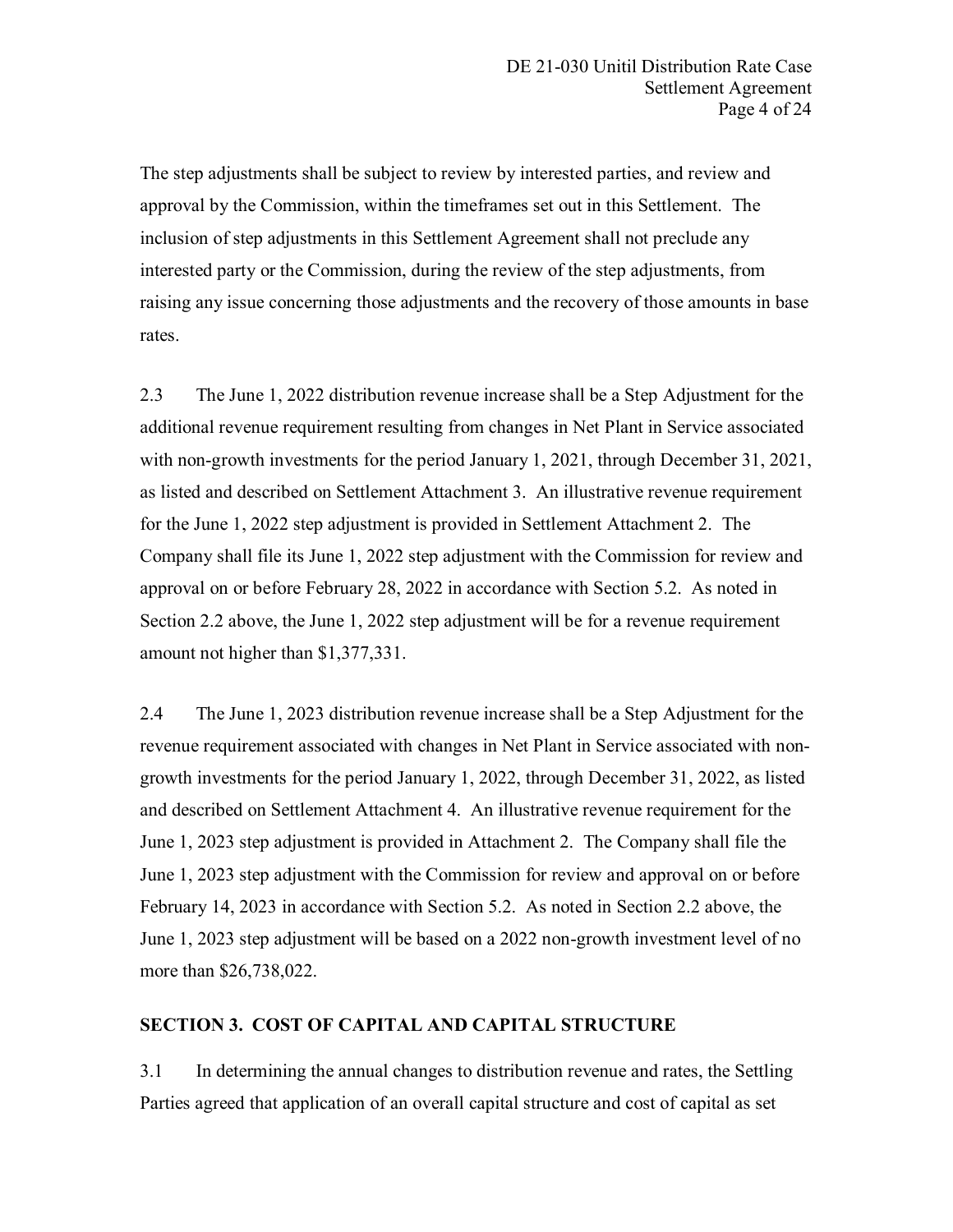forth in the table below, including a 9.2 percent return on equity is just and reasonable in the context of this Settlement Agreement taken as a whole:

|                | Component  |          | Weighted | Tax      | Pre-Tax                           |
|----------------|------------|----------|----------|----------|-----------------------------------|
|                | Percentage | Cost     | Cost     | Factor   | $\frac{\text{Cost}}{\text{Cost}}$ |
| Common Equity  | 52.00%     | $9.20\%$ | 4.78%    | 1.371422 | 6.56%                             |
| Long-Term Debt | 48.00%     | 5.49%    | 2.64%    |          | 2.64%                             |
|                |            |          |          |          |                                   |
| Total          | 100.00%    |          | 7.42%    |          | $9.20\%$                          |
|                |            |          |          |          |                                   |

## **SECTION 4. REVENUE DECOUPLING MECHANISM**

4.1 The Settling Parties agree that Unitil shall implement a Revenue Decoupling Mechanism ("RDM") substantially as proposed in the initial prefiled testimony of Unitil witness Timothy Lyons, subject to the adjustments specified in this Settlement Agreement. Specifically, the Settling Parties agree and recommend that the Commission approve a RDM using a Revenue Per Customer ("RPC") model that shall reconcile monthly actual and authorized RPC by rate class. As proposed, the Company's new electric vehicle time-of-use ("EV TOU") classes, and Outdoor Lighting and Light Emitting Diode ("LED") outdoor lighting service classes shall be excluded from the RDM reconciliation. Settlement Attachment 5 provides the Company's monthly target RPCs effective April 1, 2022 and also provides preliminary monthly target RPCs effective June 1, 2022 and June 1, 2023.

4.2 The Company shall implement the RDM as follows:

4.2.1 First, the Company shall record monthly variances between actual and authorized RPC for each rate class. Those monthly variances shall then be then totaled by class over the twelve-month period April through March (the "Measurement Period"). The total variances and carrying costs shall form the basis for the revenue decoupling adjustment ("RDA") by group and the calculation of RDM adjustment factors ("RDAF") (surcharges or credits).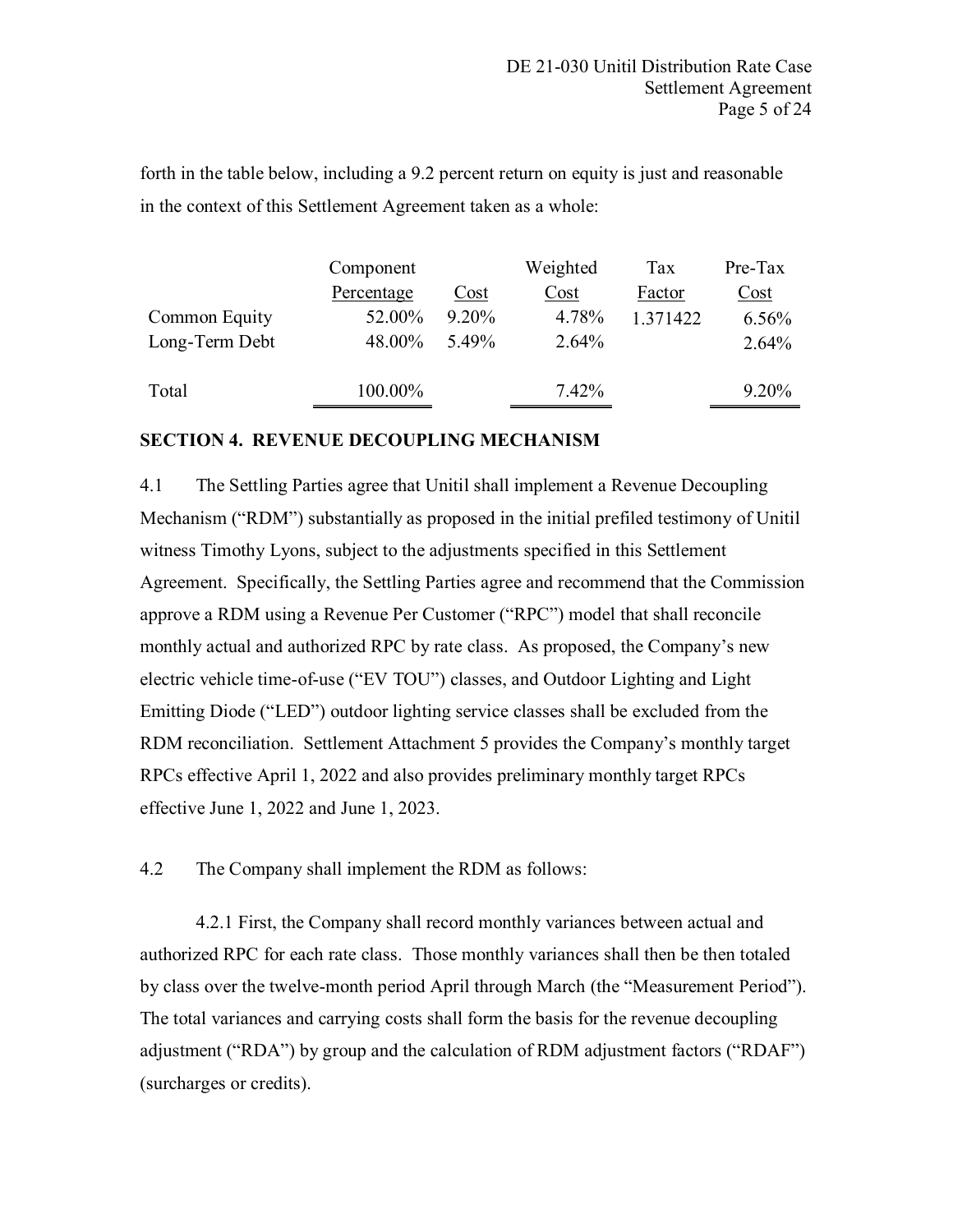4.2.2 Second, the Company shall file with the Commission on or before June 1 of each year the applicable RDAF. The filing shall include the RDA by group, including prior period reconciliation and calculation of the RDAF. Pursuant to this Settlement Agreement, rather than reconcile the RDA on an allocated basis as initially proposed by Unitil, the Company shall reconcile the RDA for three groups: (1) Schedule D, Domestic,  $(1)(2)$  $(1)(2)$  $(1)(2)$  Schedule G, Regular General Service G2, G2 kWh Meter, Uncontrolled Quick Recovery Water Heating, and Space Heating, and (3) Schedule G, Large General Service G1 The RDAF shall be calculated as a dollar per kWh charge or credit based on the RDA for each group divided by the projected kWh sales for each group over the prospective twelve-month period August through July ("RDM Adjustment Period"). The RDAF shall be charged or credited to customer bills during the RDM Adjustment Period.

4.3 Unitil shall implement an RDA cap of three (3.0) percent of distribution revenues for each group over the relevant Measurement Period(s) for over- and underrecoveries. Furthermore, to the extent that the RDA for a group, including prior period reconciliation exceeds three (3.0) percent of distribution revenue, the amount over or under three (3.0) percent shall be deferred, with carrying costs accrued monthly at the Prime Rate with said Prime Rate to be fixed on a quarterly basis and to be established as reported in *The Wall Street Journal* on the first business day of the month preceding the calendar quarter. If more than one interest rate is reported, the average of the reported rates shall be used. In the Company's next distribution rate case, parties to that proceeding may propose specific treatment of any carried balances remaining at that time.

4.4 The Settling Parties agree that the RDM shall be implemented at the proposed effective date of new permanent rates on April 1, 2022. At that time, Unitil shall cease accruing Lost Base Revenue ("LBR") due to energy efficiency and displaced distribution revenue for net metering and shall transition to decoupling as described in the

<span id="page-5-0"></span><sup>&</sup>lt;sup>1</sup> The Company's RDAC tariff shall be revised to include the Domestic Delivery Service (Schedule D-TOU) upon approval.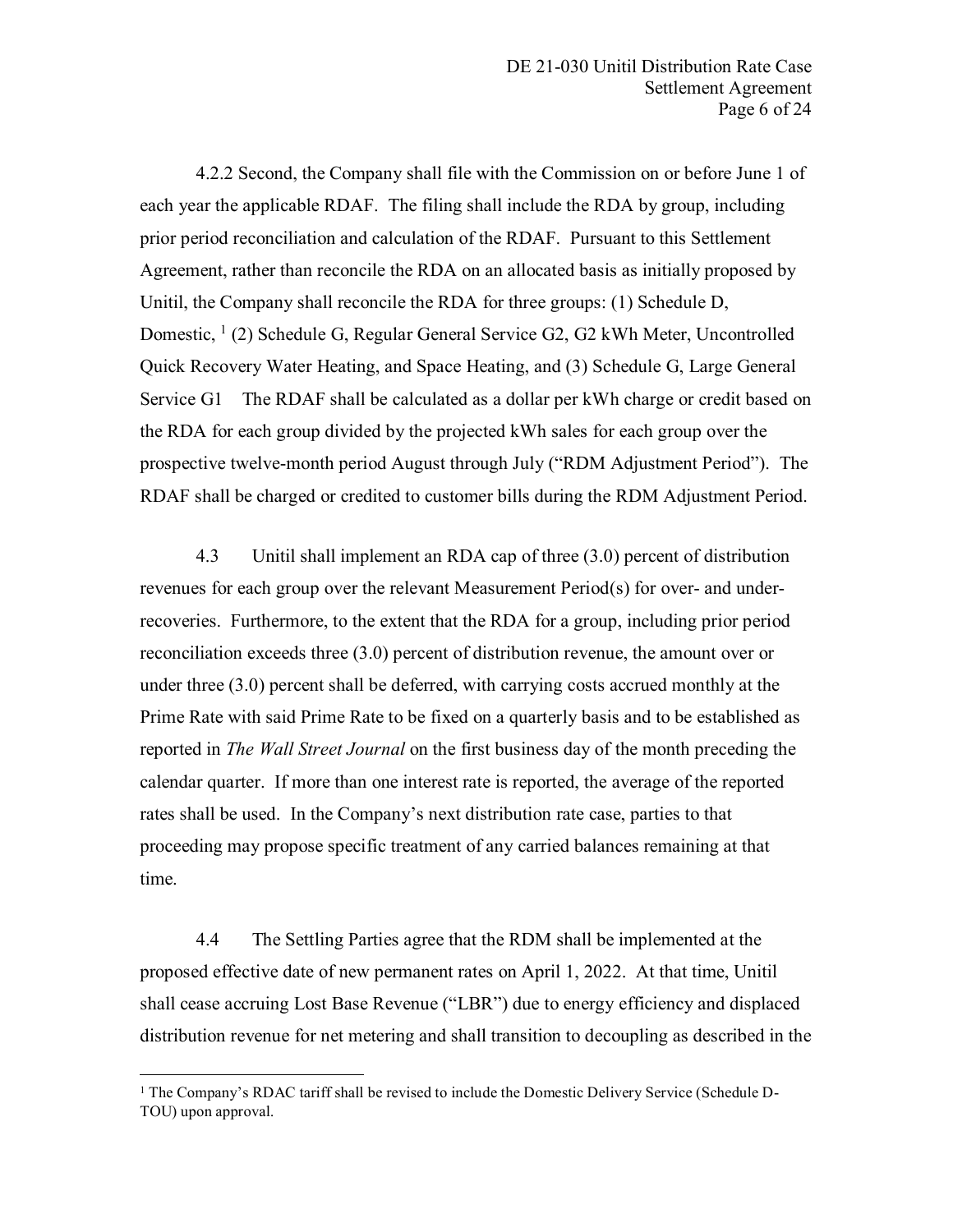April 2, 2021 Testimony of Christopher Goulding and Daniel Nawazelski at Bates pages 128-130 and explained in the response to Staff 1-9 provided as Settlement Attachment 6.

4.5 RiverWoods: As described in the Company's initial testimony, the RiverWoods continuing care retirement community is, consistent with a waiver granted by the Commission in Docket No. DE 19-114, implementing master metering at its facility and the conversion is expected to replace approximately 200 residential meters with 3 or 4 Rate G2 meters. The Settling Parties acknowledge that the conversion is likely to affect the Company's decoupling proposal. Accordingly, the Settling Parties agree that the Company shall adjust its actual customers counts to account for the change in RiverWoods' metering as part of its decoupling calculation as follows: The Company shall add back the number of residential customers lost and remove the number of G2 customers added as the conversions occur.

## **SECTION 5. STEP ADJUSTMENTS AND REPORTING REQUIREMENTS**

5.1 For purposes of calculating the Step Adjustments, the following definitions shall apply:

5.1.1 Accumulated Depreciation is the cumulative net credit balance arising from the provision for depreciation expense, cost of removal, salvage, and retirements. 5.1.2 Change in Net Plant is the change in Ending Net Utility Plant from one Investment Year to the next, which accounts for Plant Additions as well as Accumulated Depreciation.

5.1.3 Change in Non-Growth Net Plant is the Change in Net Plant multiplied by the Percent of Non-Growth Net Plant.

5.1.4 Depreciation Expense is the return of the Company's investment calculated by multiplying the Change in Non-Growth Additions by the average depreciation rate of 3.35 percent.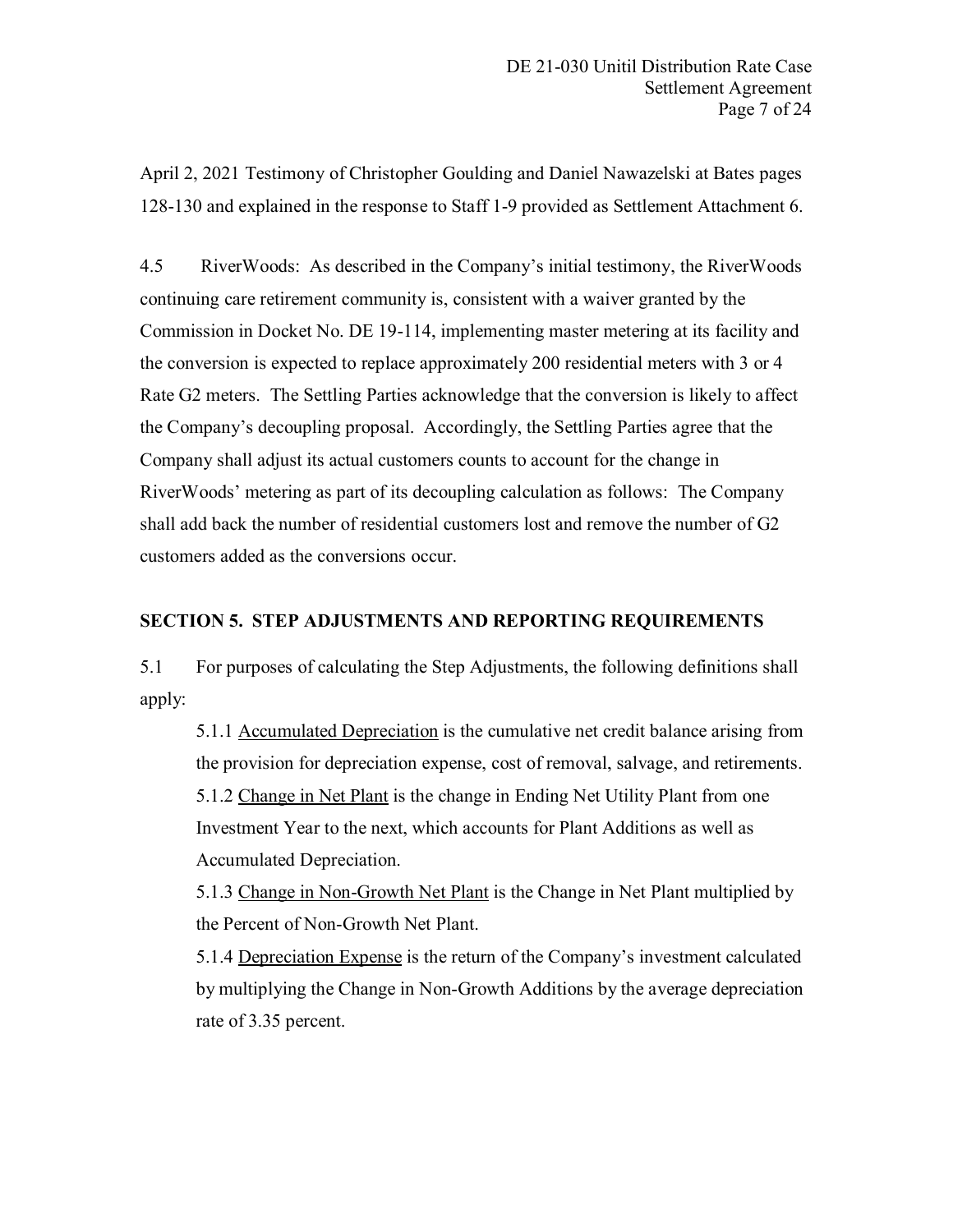5.1.5 Ending Net Utility Plant is the "per books" utility Plant Additions for plant in service after Accumulated Depreciation is deducted. Ending Net Utility Plant shall match that supplied on the Company's FERC Form 1.

5.1.6 Investment Year is the annual period beginning January 1 and ending December 31 of each calendar year 2021 through 2022 for which capital investments are made by the Company and placed in service.

5.1.7 Percent of Non-Growth Net Plant is the ratio of non-growth capital additions to total capital additions in the Investment Year as determined by the Company. 5.1.8 Plant Additions are the capitalized costs of plant placed in service, after retirements, as recorded on the Company's books during the Investment Year. 5.1.9 Pre-Tax Rate of Return is 9.20 percent which is established based on the cost of capital of 7.42 percent and a tax gross up factor of 1.3714 on common equity, which is based on current tax rates, and which shall be updated for applicable tax rate changes.

5.1.10 Property Taxes are established at an initial rate of 0.66 percent, representing State utility property taxes paid as a percent of Non-Growth change in net plant. This percentage shall be updated annually to reflect the most recent property tax costs and will be calculated using the statutory tax rate in RSA 83- F:2. Only state property taxes are collected through the step adjustment. 5.1.11 Rate Year is the annual period June 1 through May 31, following the Investment Year.

5.2 The step adjustments associated with each Investment Year beginning on and after January 1, 2021 shall be effective June 1 of the following year with a Step Adjustment filing due by the last day of February as outlined below: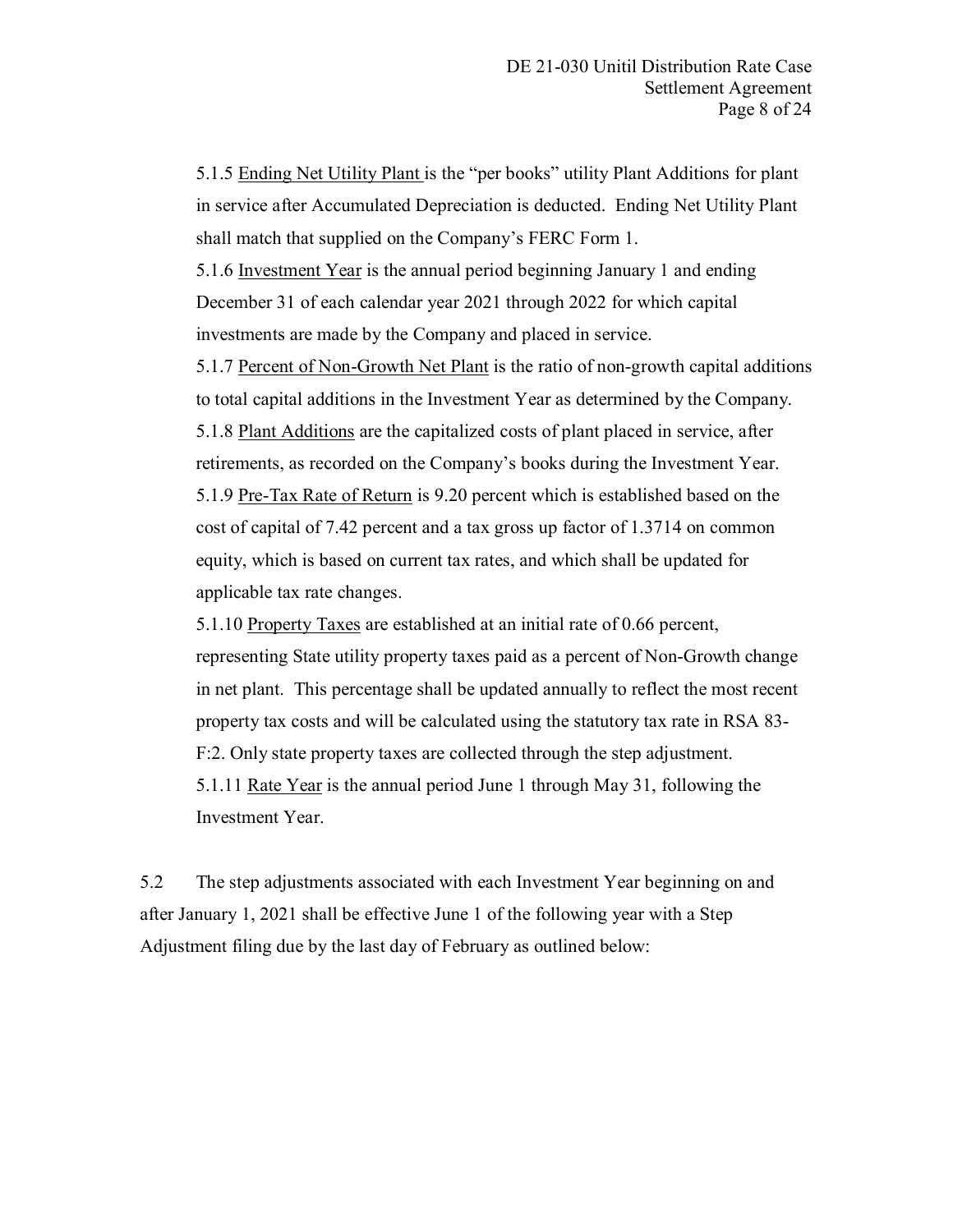| <b>Investment Year</b>         | Rate Year                    | <b>Step Adjustment Filing</b><br>Due |  |
|--------------------------------|------------------------------|--------------------------------------|--|
| January 1-December 31,<br>2021 | June 1, 2022-May 31,<br>2023 | February 28, 2022                    |  |
| January 1-December 31,<br>2022 | June 1, 2023-May 31,<br>2024 | February 14, 2023                    |  |

The Step Adjustment filings shall include, at a minimum, a list of all capital projects completed in each Investment Year, which shall include a project description, the initial budget, any revised budget, final cost, and the date each project was booked to plant in service. In addition, each step adjustment filing shall include, for each project, all project documents, including but not limited to, Capital Budget Form, Construction Authorizations (including any applicable change orders), and Work orders.

5.3 The Step Adjustment shall include recovery of the distribution revenue requirement associated with the annual Change in Non-Growth Net Plant. The Step Adjustment revenue requirement shall be the sum of the following for each Investment Year:

- Pre-Tax Rate of Return applied to the annual Change in Non-Growth Net Plant;
- Depreciation Expense on the annual Change in Non-Growth Net Plant; and
- State Property Taxes on the annual Change in Non-Growth Net Plant.

5.4 Changes to distribution revenues as calculated above in any Rate Year shall be limited to a rate cap of 2.5 percent of total revenue in the investment year, with revenue for externally supplied customers being adjusted by imputing the Company's default service charges for that period. Any part of the rate adjustment that exceeds 2.5 percent of total revenues shall not be deferred for future recovery.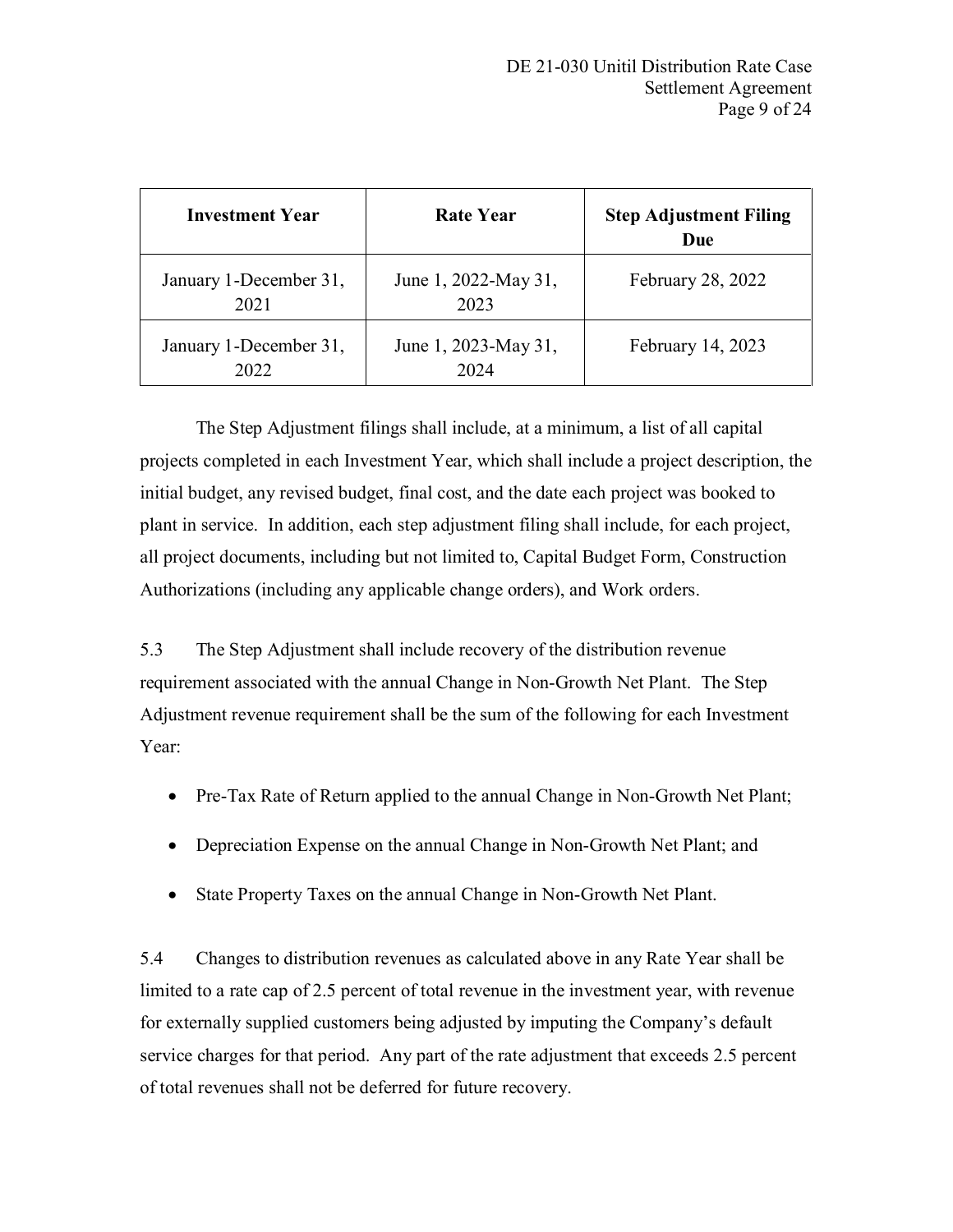5.5 The amount of the Step Adjustments shall be subject to review by the DOE and the OCA, and subject to approval by the Commission, following the filing required by Paragraph 5.2. The DOE or the OCA may request that the Commission hold a hearing to determine whether the Step Adjustment should take effect as scheduled.

5.6 The Step Adjustment effective June 1, 2022 shall include recovery of \$39,969 of post-test-year software amortization.

## **SECTION 6. TARIFF CHANGES AND RATE DESIGN**

6.1 Rate Allocation: The Settling Parties agree that the Company shall limit the revenue deficiency allocated to the residential rate class, Rate Schedule D, to 125 percent of Unitil's overall average revenue increase, or an increase of 13.62 percent from test year distribution revenues. The remainder of the revenue deficiency shall be allocated to the Company's general service commercial and industrial rate classes, Rate Schedule G, based on an equal percentage increase of 8.21 percent from test year distribution revenues. A schedule showing the allocation of the revenue deficiency and resulting permanent rates is provided in Settlement Attachment 7.

6.2 Customer Charges: The Settling Parties agree that the customer charges for all Rate Schedules shall remain at the current levels until the Company's next base distribution rate case. The revenue increase for each class shall be recovered from distribution demand and energy charges, as applicable.

6.3 For the Step Adjustments described in Section 5 above, the revenue requirement increase shall be applied proportionately to all customer classes except outdoor lighting based on distribution revenue, using current distribution rates and test year billing determinants established in this proceeding. The increase shall be collected proportionately through distribution demand or energy charges as applicable for all rate classes, except for outdoor lighting classes. The demand and energy distribution rates for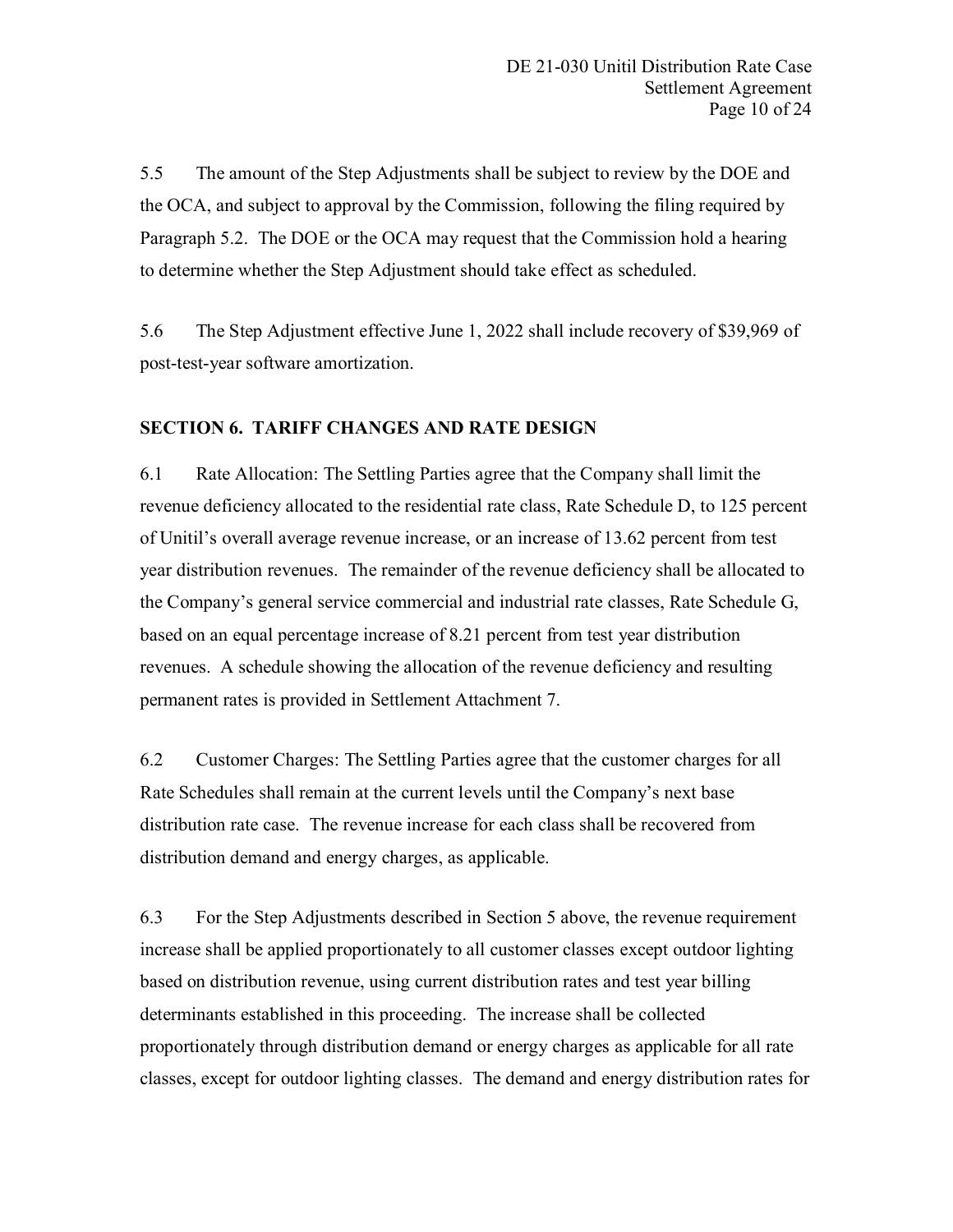the Residential Whole House TOU and Residential and General Service EV rate classes shall be adjusted by the same percentage as the corresponding rate class, and the rate calculation methodology must be maintained as approved.

6.4 Cost of Service: The Settling Parties agree that Unitil shall employ the "Basic Customer" classification method in its next base distribution rate case to apportion distribution costs as part of its cost of service study. The Settling Parties further agree that the Company is not precluded from also presenting the "Minimum System Method" or any other classification methodology in its next base distribution rate case, nor is the Company precluded from advocating for a classification methodology different from the "Basic Customer" classification methodology in its next base distribution rate case.

6.5 Electric Vehicle ("EV") TOU Rates: As described in the initial testimony of Company Witnesses Carroll, Simpson, Valianti, and Taylor (Exhs. CSV-1, JDT-1), Unitil proposed three, new TOU rates for EV charging in this proceeding: (1) TOU-EV-D (Domestic TOU for EV charging); (2) TOU-EV-G2 (small general service EV TOU Charging (less than 200 kVA)); and (3) TOU-EV-G1 (large general service EV TOU Charging (greater than 200 kVA)) (together the "EV TOU Rate Proposals"). The Company's submittal to the Commission in the instant matter occurred prior to the Commission's April 30, 2021 deadline in Docket No. DE 20-170 (Electric Distribution Utilities, Electric Vehicle Time of Use Rates) for the electric distribution utilities to file EV TOU Rates and feasibility assessments. On June 15, 2021, Unitil filed copies of the EV TOU Rate Proposals and the supporting testimony submitted in this proceeding in DE 20-170. Also on June 15, 2021, the Commission directed the parties to resolve the outstanding matters in DE 20-170 at least 30 days prior to February 16, 2022, the date hearings were originally scheduled to conclude in this proceeding. This Commission directive was issued pursuant to Order No. 26,486 (June 9, 2021), which denied a motion to remove Unitil's EV TOU Rate Proposals from this proceeding. During the period between November 16, 2021 and January 12, 2022, the parties to DE 20-170 engaged in settlement discussions. Based upon these discussions, some parties reached a settlement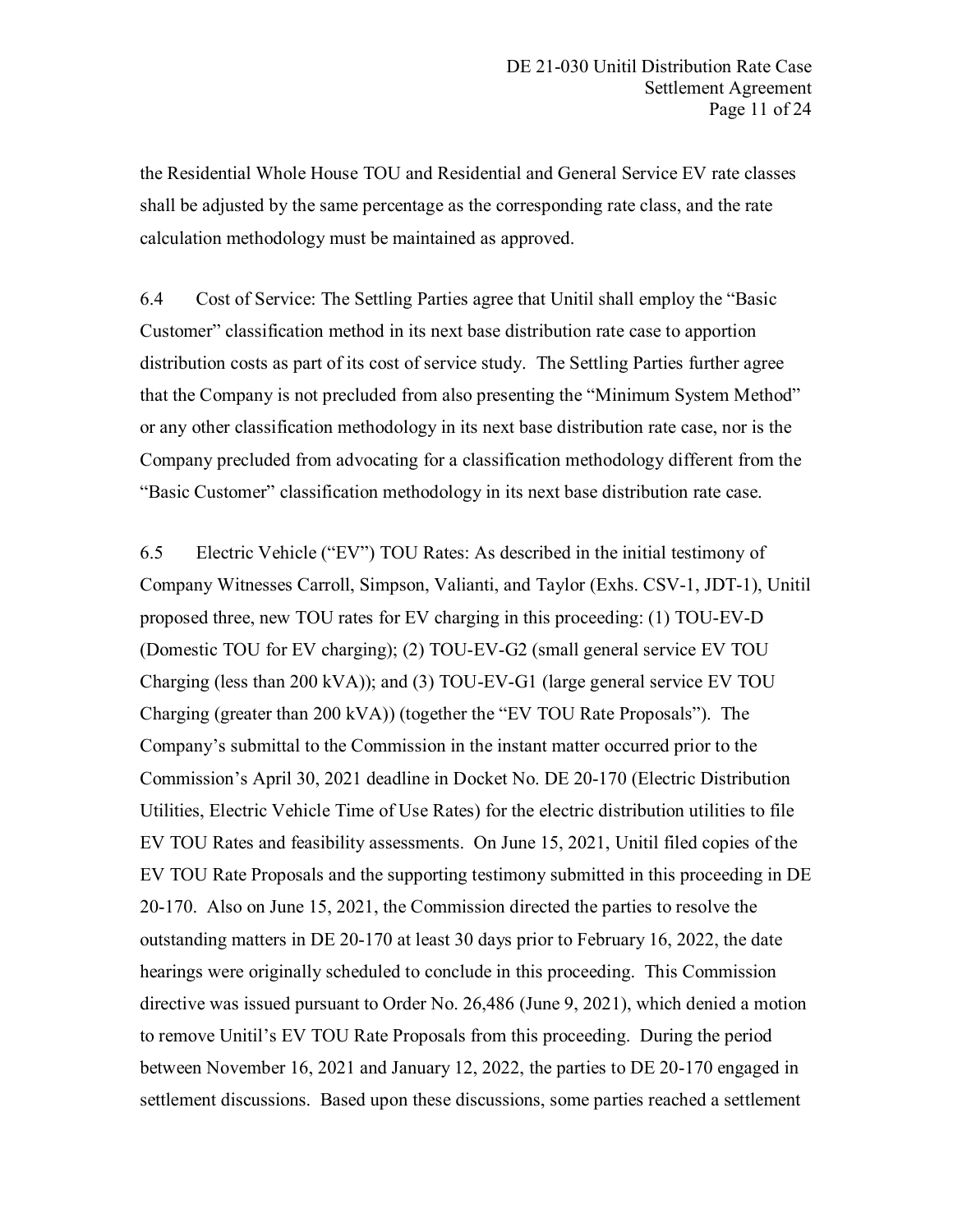agreement (the "DE 20-170 Settlement"), and on January 14, 2022, the DOE filed the DE 20-170 Settlement on behalf of its signatories. Among other things, the DE 20-170 Settlement provides for Commission approval, of Unitil's EV TOU Rates. The Settling Parties agree that Unitil's EV TOU Rate Proposals shall be implemented consistent with the Commission's final order in the DE 20-170 proceeding.

6.6 Residential Whole House TOU rate: As described in the initial testimony of Company Witnesses Carroll, Simpson, Valianti, and Taylor (Exhs. CSV-1, JDT-1), Unitil proposed a new Residential Whole House TOU rate in this proceeding. As proposed by the Company, only the generation and transmission components were time-differentiated for this proposed rate and the distribution component of the rate was the same during all time periods. The Settling Parties agree that Unitil shall implement the new Residential Whole House TOU rate, subject to revising the rate such that all three main rate components (generation, transmission, and distribution) are time-differentiated. The Settling Parties agree that the Residential Whole House TOU rates shall be the same as the Domestic TOU rate for EV charging, as updated from time to time, except that the customer charge for the Whole House TOU rate shall be the same as the customer charge for regular residential service. Residential Whole House TOU illustrative rates, as presented for residential EV charging in the Settlement Agreement in DE 20-170, are provided in Settlement Attachment 8. The Settling Parties also agree that the Residential Whole House TOU rates shall take effect at the same time as the residential EV TOU rates, pending in DE 20-170. However, if no rate is yet approved in DE 20-170, then these residential Whole House TOU rates shall be implemented no later than August 1. 2022.

6.7 Outdoor Lighting Service:

6.7.1 Within six months of the Commission's approval of this Settlement Agreement, Unitil shall file a new or revised LED Outdoor Lighting Service tariff, which will align more closely with Liberty Utilities LED-2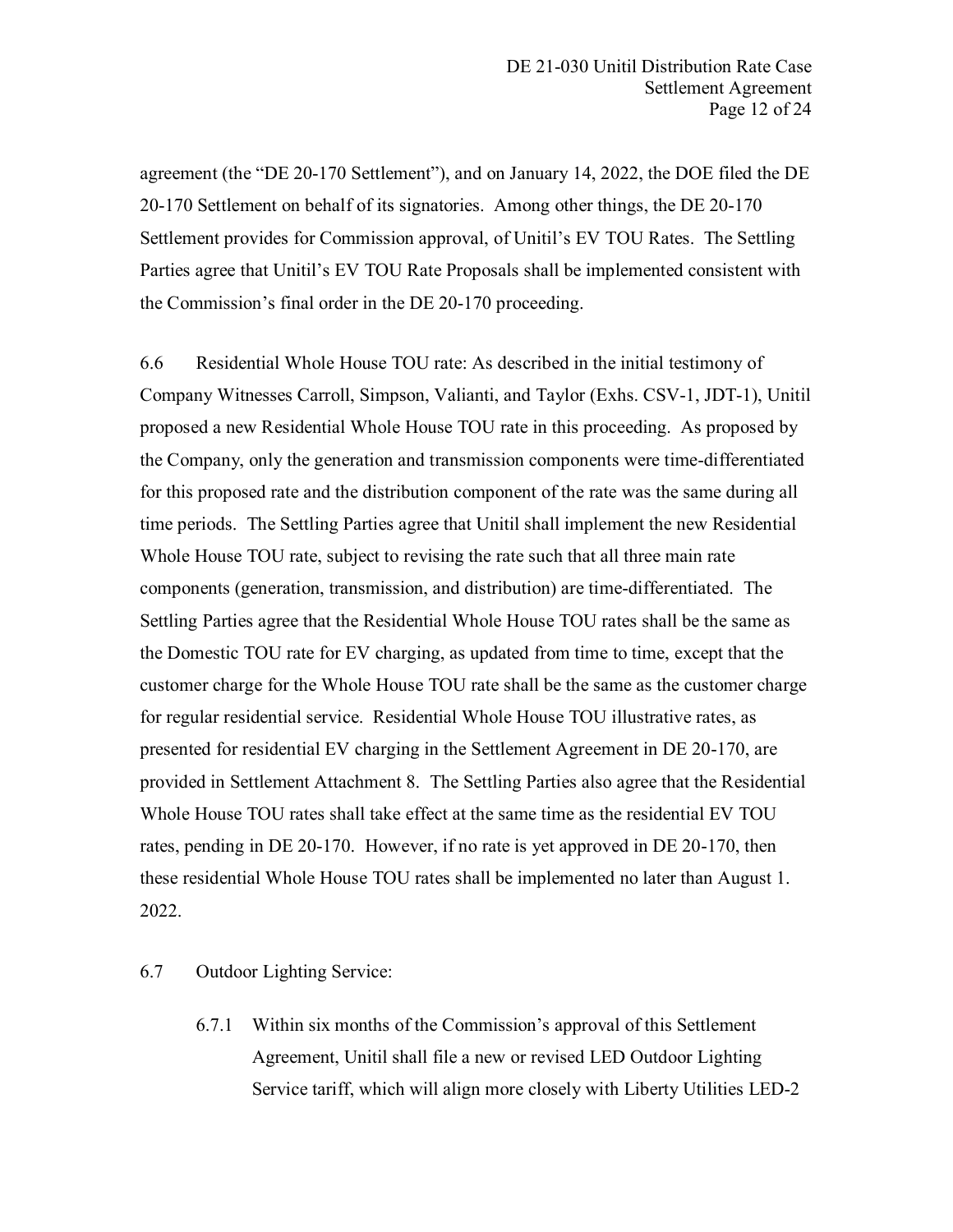tariff and Eversource's EOL tariff rate to allow options for municipalities to install advanced lighting controls and to allow municipalities to own and maintain lighting fixtures.

- 6.7.2 The Settling Parties Agree that Unitil shall break out LED and non-LED information in the tariffs, cost of service studies, and revenue requirement schedules submitted as part of the Company's next base distribution rate case if the test-year non-LED lights constitute more than 20 percent of all lighting fixtures deployed on the Company's system.
- 6.7.3 The Settling Parties agree that Unitil shall remove the unreimbursed undepreciated value of the non LED lights related to the city of Concord street lighting conversion from the second Step Adjustment effective June 1, 2023.

6.8 The resulting class revenue requirement targets and final distribution rates for effect April 1, 2022, are presented in Settlement Attachment 9.

6.9 Bill impacts from the distribution rates in Paragraph 6.8 above are summarized in Settlement Attachment 10. Bill impacts are various usage levels are provided in Settlement Attachment 11.

6.10 The Settling Parties agree to the tariff changes provided in Attachment 12.

# **SECTION 7. ELECTRIC VEHICLE PROGRAM INFRASTRUCTURE PROPOSAL AND MARKETING, COMMUNICATIONS, AND EDUCATION PLAN**

7.1 The Company may offer rebates of up to \$600 for the procurement and installation of smart, managed Level 2 EV chargers to 250 residential EV TOU customers in the manner described in Exhibit CSV-1 to the Company's Initial Filing. The EV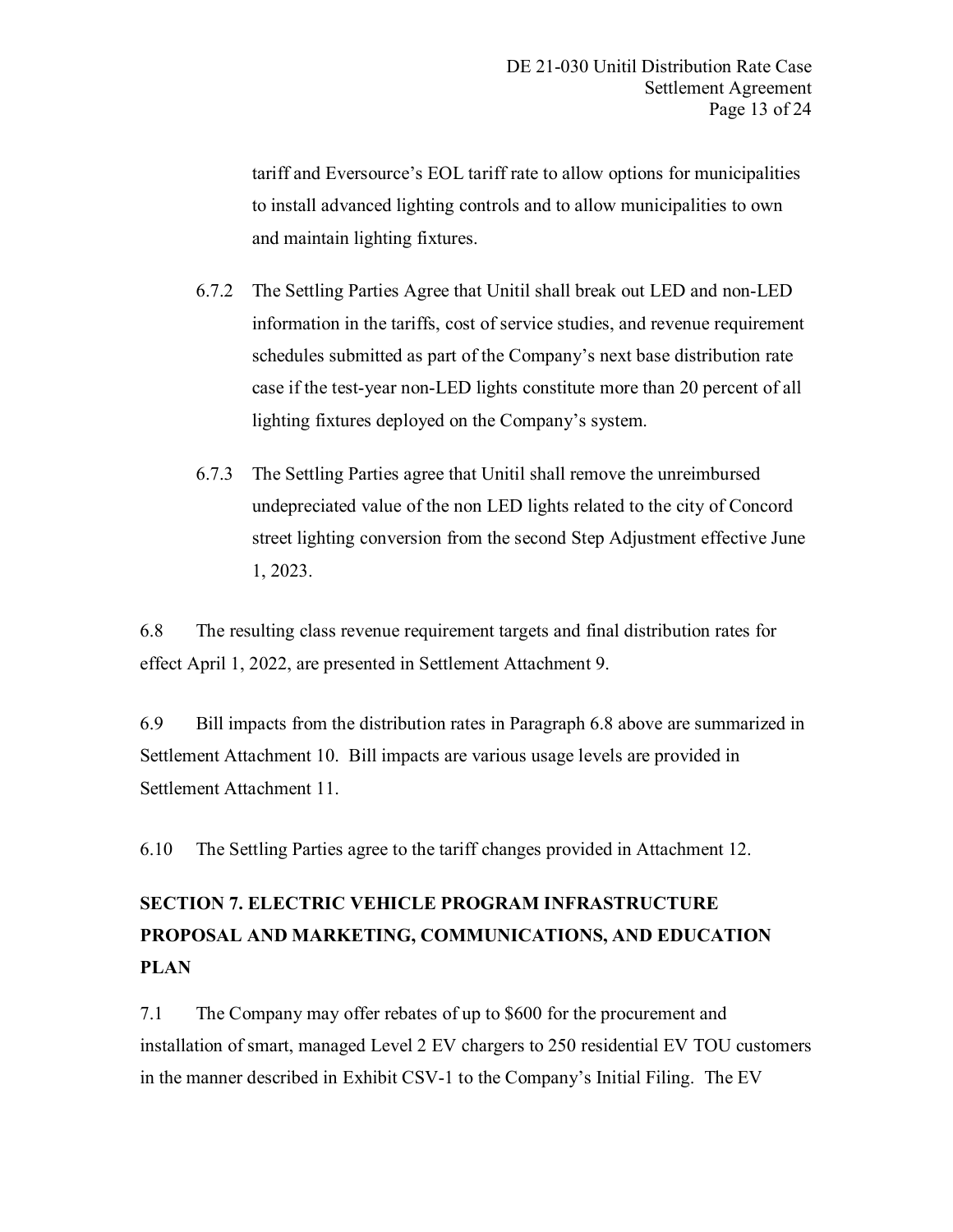program is not part of the Company's energy efficiency program. The Company shall recover actual rebate costs through the Company's External Delivery Charge, Schedule EDC.

7.1.1 The Company shall perform an alternative metering feasibility assessment in connection with its residential EV TOU rate and infrastructure offering. Unitil shall file a report with the results of its proposed alternative metering feasibility assessment pilot once at least 50 customers have enrolled and at least six months of usage data has been collected from those 50 customers. The Settling Parties further agree to review data and analysis from Unitil's alternative metering feasibility assessments pilot once completed, and shall then hold a technical session to consider pilot expansion or full program offerings. The Company shall notify the Commission and Parties when 50 customers have been enrolled.

7.2 The Company shall implement a public "make ready" electric vehicle infrastructure program as follows:

7.2.1 The Company shall provide make-ready infrastructure to support up to four third party owned and operated Direct Current Fast Charging ("DCFC") stations in its service territory with approximately six DCFC plugs / ports at each respective station site. The Company shall recover the cost of DCFC make-ready investments via a regulatory asset in a future rate case, with balances accruing carrying charges at the monthly Prime Rate. There shall be no revenue offset to the balances.

7.2.2 The Company shall provide make-ready infrastructure to support up to twenty (20) third party owned and operated Level 2 public charging sites in its service territory with approximately ten third party owned and operated Level 2 plugs / ports at each respective site. The Company may also provide make-ready infrastructure to support third party owned and operated Level 2 pole-mounted chargers, with a non-binding target of up to twenty chargers. These pole-mounted chargers shall be in addition to the 20 Level 2 public charging sites cited above.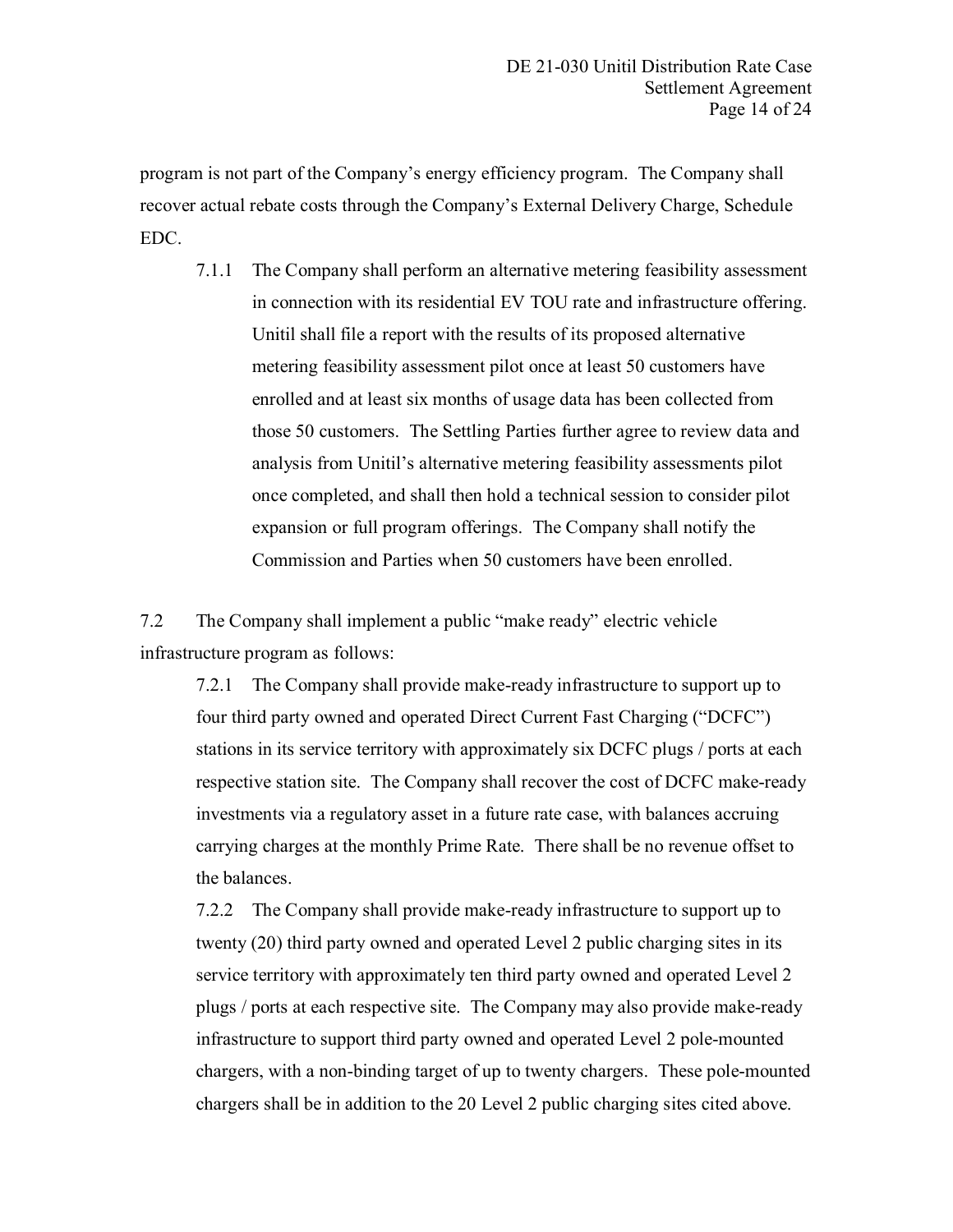The Company shall recover the cost of Level 2 make-ready investments via a regulatory asset in a future rate case, with balances accruing carrying charges at the monthly Prime Rate. There shall be no revenue offset to the balances. 7.2.3 The Company may spend up to \$2,362,000 to provide the make-ready infrastructure described above, with spending limits for each category of infrastructure as follows: \$572,000 for DCFC stations; \$1,540,000 for Level 2 public charging sites; and \$250,000 for pole-mounted Level 2 charging sites.

7.3 The Company may spend up to \$300,000 to implement the proposed EV and TOU Marketing, Communications, and Education Plan over five years, as set forth in Exhibit CSV-1 to the Company's Initial Filing. The Company shall recover these costs through the Company's External Delivery Charge, Schedule EDC.

## **SECTION 8. STORM RESILIENCY PROGRAM AND VEGETATION MANAGEMENT PLAN**

8.1 The Settling Parties agree the total amount of funding in base rates for the Vegetation Management Program ("VMP"), Reliability Enhancement Program ("REP"), and the Storm Resiliency Program ("SRP") shall be \$5,275,666 (total utility costs less anticipated third party reimbursements), $2$  until changed in a future base distribution rate case.

8.1.1 The Settling Parties agree that the Company shall continue the SRP until the Company's next base distribution rate case filing, at which time the SRP shall be reviewed for continuation. The amount of funding in the base rates allocated to the SRP beginning in 2023 shall be reduced by \$384,690 to a funding level of \$1,081,000, until changed in a future base distribution rate case. The reduction in funding shall be effective January 1, 2023 and included through the EDC reconciliation process.

<span id="page-14-0"></span> <sup>2</sup> See Settlement Attachment 15.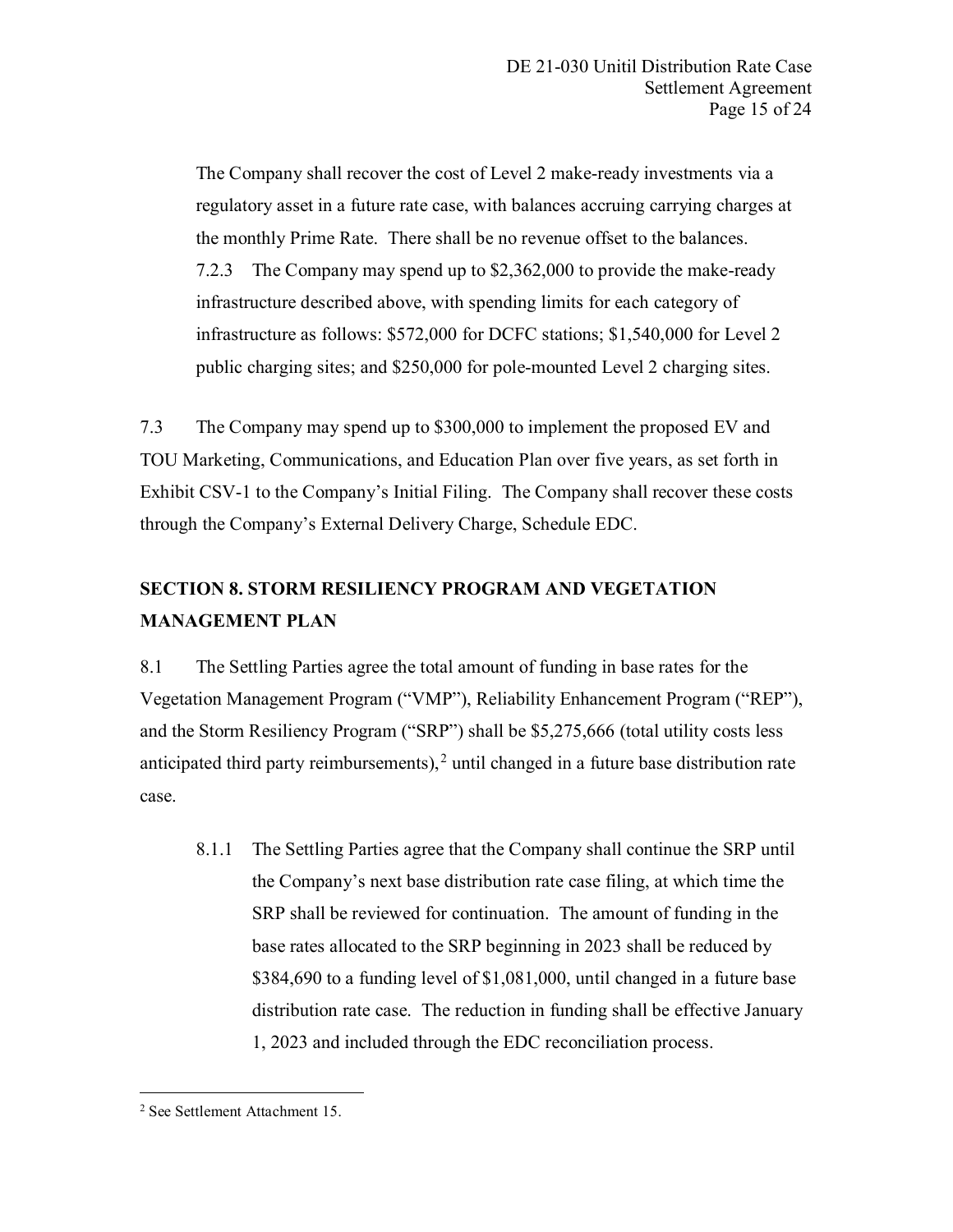8.1.2 The Settling Parties agree that within six months of the Commission's approval of this Settlement Agreement Unitil, the DOE, and the OCA shall confer to develop metrics to measure the annual benefits of the SRP and a form of report to convey the results of the metrics on an annual basis. The annual report shall be filed with the DOE, OCA, and the Commission and may be used to evaluate the continuation of the SRP in the Company's next base distribution rate case.

### **SECTION 9. ARREARAGE MANAGEMENT PROGRAM**

9.1 Arrearage Management Program. The Company's initial testimony proposed establishing an Arrearage Management Program ("AMP") as described by Company witness Carole A. Beaulieu in a manner similar to that implemented by Public Service Company of New Hampshire d/b/a Eversource Energy ("Eversource") in Docket No. DE 19-057. The Settling Parties agree that Unitil shall implement the AMP, as described below:

9.2. The AMP shall be open to all customers coded as "financial hardship" consistent with the Commission's Puc 1200 Rules. Those financial hardship customers shall be deemed eligible for the AMP if they have past due balances of \$150 or greater, 60 days or more past due. For customers enrolled in, and complying with, the AMP, the Company shall forgive up to \$400 per month, for a maximum annual arrearage forgiveness of \$4,800. Customers who successfully complete the program, and who still have a remaining past due balance, may re-enroll immediately and shall not be subject to a waiting period before a new enrollment. Following successful completion of the program, the Company shall automatically enroll customers in a budget payment plan.

9.3 The Company shall submit a report at least one month prior to the commencement of the AMP, and no later than April 1 each year thereafter. The report shall include the metrics included in Settlement Attachment 13.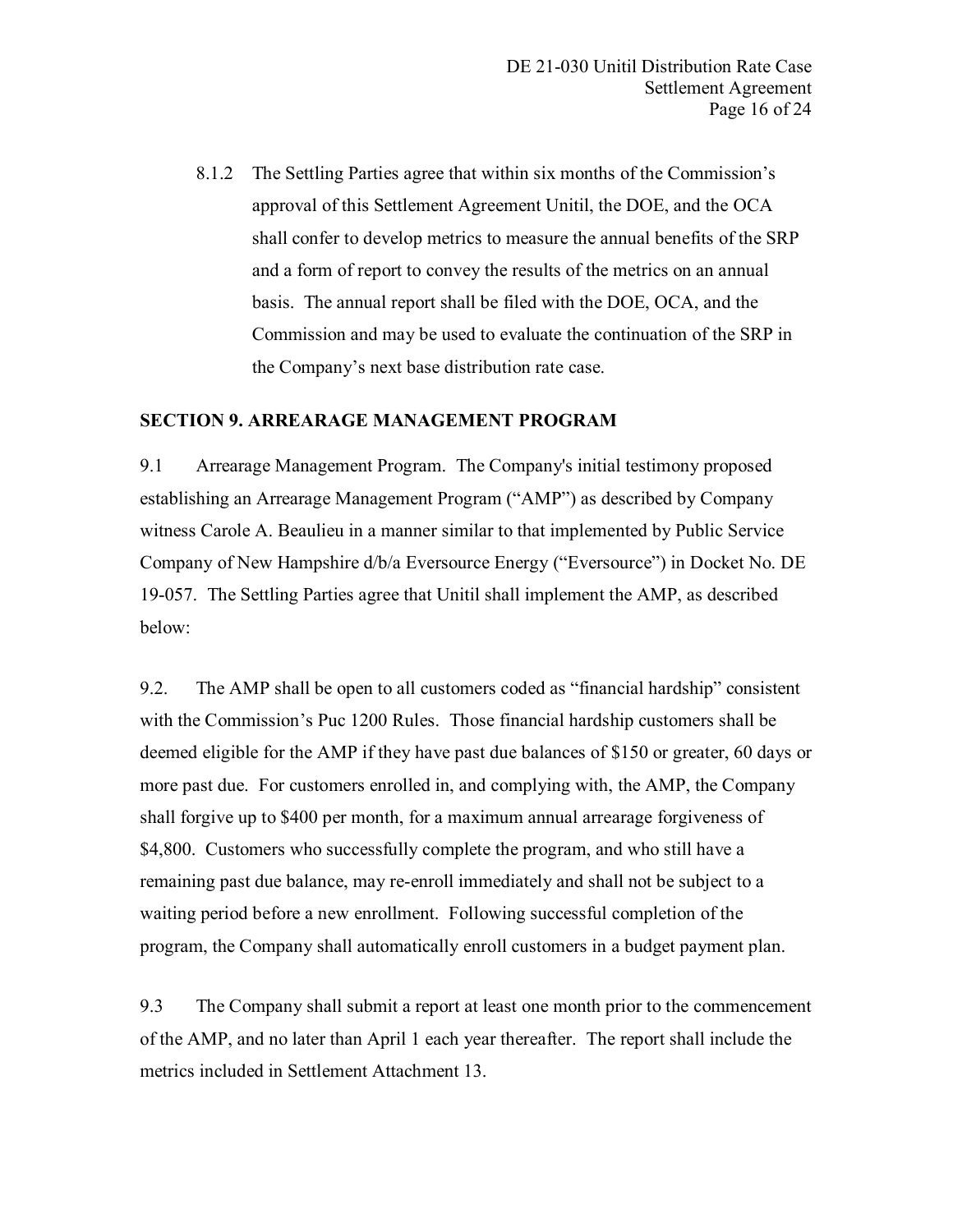9.4 The Settling Parties acknowledge that the Company is likely to incur incremental costs, including incremental personnel costs, to implement the AMP. Pursuant to this Settlement Agreement, the Settling Parties agree that the Company's base rates shall include  $$440.118<sup>3</sup>$  $$440.118<sup>3</sup>$  $$440.118<sup>3</sup>$  in annual revenue attributable to the implementation of the AMP, which consists of the following components: AMP full time employee cost (allocated), \$65,118 and annual AMP forgiveness amount, \$375,000. The Settling Parties agree that the Company shall track the actual costs of implementing the AMP, including both program and personnel costs, and shall reconcile any amounts over or under \$440,118 through the EDC on an annual basis; beginning with the EDC to be proposed for effect August 1, 2022.

### **SECTION 10. RECOUPMENT AND RATE CASE EXPENSE**

10.1 Recoupment: For purposes of this Settlement Agreement, "Recoupment" is the difference between distribution revenue at temporary rates and permanent rates over the 10-month period June 1, 2021 through March 31, 2022. The Company shall recover the Recoupment amount over one year within Schedule EDC through the External Delivery Charge, a uniform rate per kWh, in the Company's next scheduled EDC rate change effective August 1, 2022.

10.2 Rate Case Expenses: The Settling Parties agree that the Company may recover the just and reasonable rate case expenses incurred by the Company in the preparation and presentation of its filing, and the regulatory proceeding expenses incurred by the Commission, DOE, and the OCA and charged to the Company in this docket. These expenses shall be recovered over one year within Schedule EDC through the External Delivery Charge, a uniform rate per kWh, in the Company's next scheduled EDC rate change effective August 1, 2022. On or before May 1, 2022, Unitil shall file with the Commission for its review and approval the final actual amount of rate case expenses.

<span id="page-16-0"></span> <sup>3</sup> See to Settlement Attachment 01, Schedule RevReq-3-14 Revised.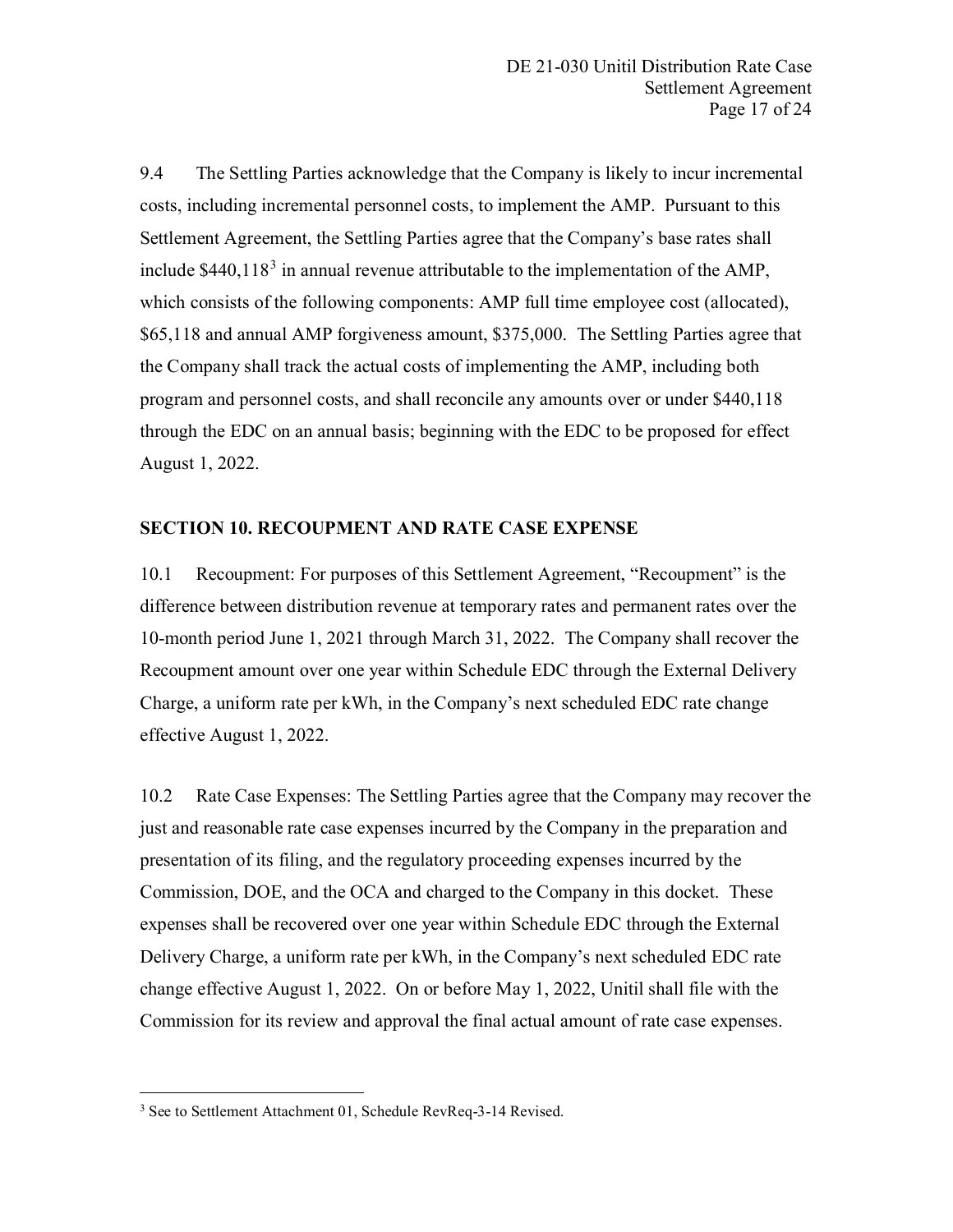## **SECTION 11. MISCELLANEOUS**

11.1 Working Capital, External Delivery Charge: The Settling Parties agree that Unitil shall calculate its working capital requirement for costs included in the External Delivery Charge (effective August 1, 2022) using a detailed lead-lag study in Unitil's Annual Stranded Cost and EDC Rate Filings, which the Company shall update based on prior calendar year lead-/lag results in each annual filing, and until changed by order of the Commission. The Settling Parties further agree that the lead-lag days shall be calculated separately for both transmission costs and other flow-through operating expenses excluding transmission costs.

11.2 COVID-Related Waived Late Payment Fees: Pursuant to Order No. 26,515 (September 7, 2021) in Docket No. IR 20-089, the Commission concluded that utilities would be permitted to use "accounting mechanisms" to defer costs pertaining to the COVID-19 public health emergency for later recovery. Consistent with that authorization, the Settling Parties agree that Unitil shall be permitted to recover \$386,957<sup>[4](#page-17-0)</sup> in COVID-19 related costs relating to expenses from calendar year 2020 by including those costs in its next Schedule EDC through the External Delivery Charge, a uniform rate per kWh, in the Company's next scheduled EDC rate change effective August 1, 2022. The Settling Parties further agree that Unitil shall not recover any COVID-19 related waived late payment fees for the period January through March 31, 2021.

11.3 Bad Debt: In its initial testimony, the Company noted that due to the COVID-19 pandemic, the 2020 test year was not representative of an accurate level of bad debt. Accordingly, the Company proposed to use 2019 as a representative year for establishing an appropriate level of bad debt expense. The Settling Parties agree that the Company

<span id="page-17-0"></span> <sup>4</sup> See Bates 117 of the Company's initial filing, Line 10.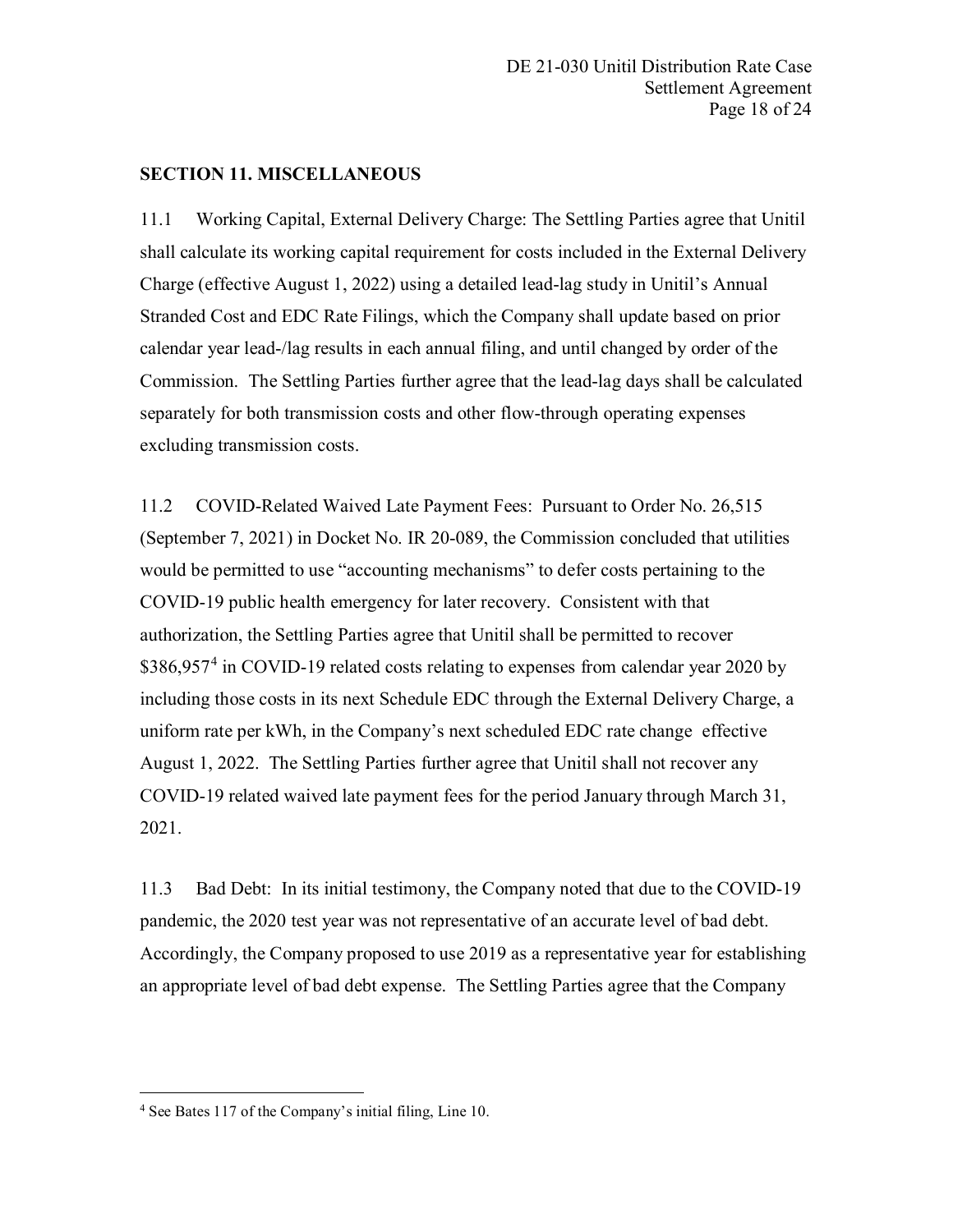shall use the 2019 calendar year write off rate of 0.64 percent for calculating the level of bad debt expense included in the Company's revenue requirement.

11.4 Matter Communications (Formerly Calypso) Invoices: The Company had deferred certain costs relating to the work of Matter Communications s part of the Major Storm Cost Reserve Fund reports for 2017, 2018, 2019, and 2020. The Settling Parties agree that the Company may recover  $$73,160<sup>5</sup>$  $$73,160<sup>5</sup>$  $$73,160<sup>5</sup>$  of deferred costs pertaining to Calypso in its next Schedule EDC through the External Delivery Charge, a uniform rate per kWh, in the Company's next scheduled EDC rate change effective August 1, 2022. The Settling Parties further agree that a normalized amount of \$18,290, shall be considered media and communication expenses included in the Company's permanent revenue requirement to account for these costs in the future.

11.5 Wheeling Revenue: Included in the Company's test year were \$49,952 of incremental revenue associated with a wheeling arrangement that terminated on April 20, 2021. The Company proposed to reconcile those revenues with actual wheeling revenues annually through the EDC. The DOE recommended that the wheeling revenue be removed from the Company's revenue requirement and that any wheeling revenue actually received be reconciled through the EDC. The Settling Parties agree that the wheeling revenue in the Company's revenue requirement shall be adjusted as proposed by the DOE and that the \$49,952 has been removed from the Company's revenue requirement. The Settling Parties agree that any wheeling revenue received by the Company shall be reconciled annually through the EDC.

11.6 Property Taxes: In Order No. 26,500 (July 29, 2021) in Docket No. DE 21-069, the Commission approved the Company's proposed method for reconciliation of local property taxes consistent with the authority in RSA 72:8-e. Consistent with that approval, and as described in the Company's testimony, the Settling Parties agree that the

<span id="page-18-0"></span> <sup>5</sup> See Bates 16 of DOE witness Elizabeth R. Nixon, Line 4.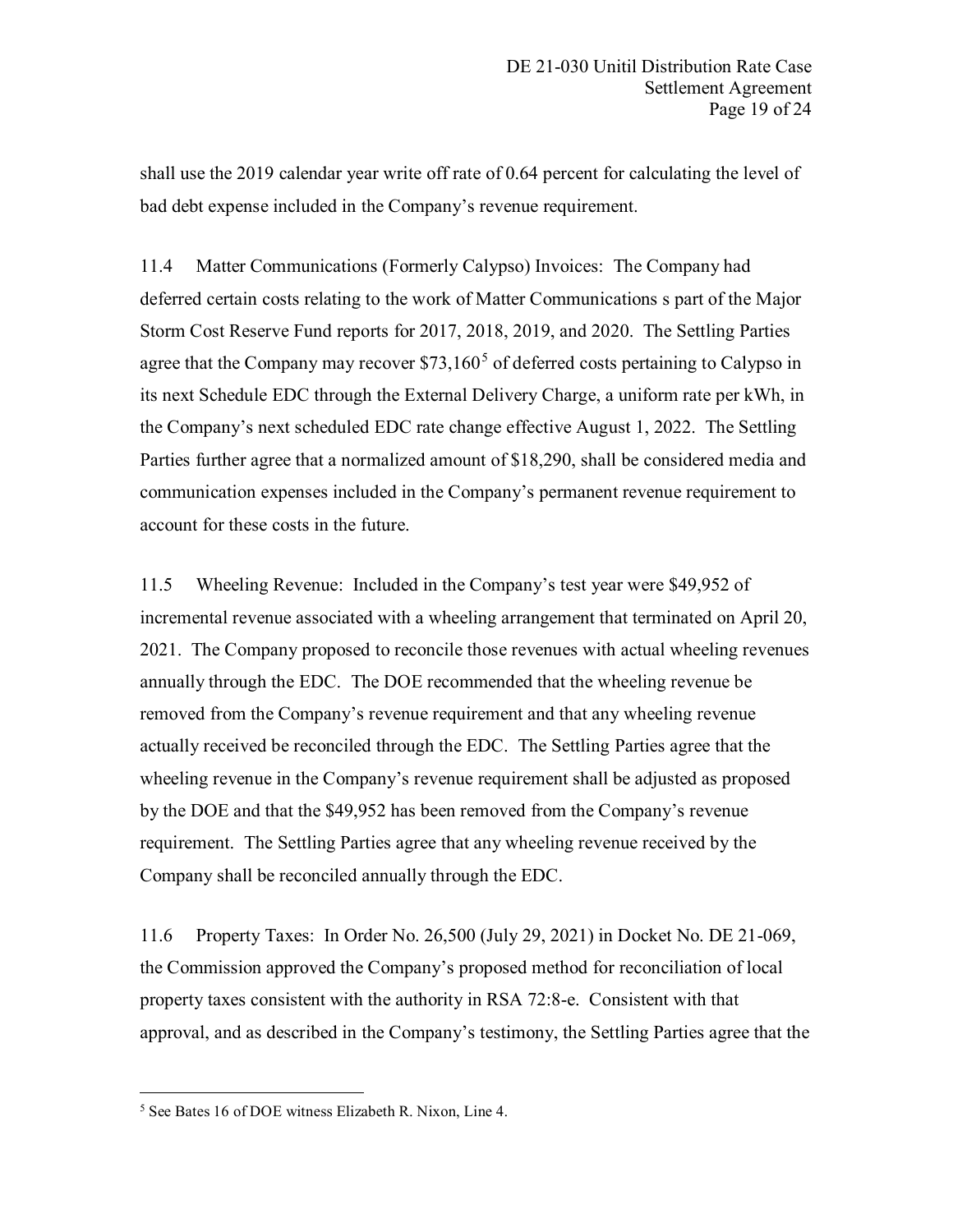Company has included an amount of \$6,218,640 in base rates attributable to local property taxes. Further, the Settling Parties agree that any reconciliation of the authorized property tax amounts shall occur annually through the EDC, consistent with Order No. 26,500.

11.7 Concord Downtown Conversion Project Load Reporting: The Company will provide an annual report to the DOE by April  $1<sup>st</sup>$  each year until the next rate case is filed on load added in connection with the Concord Downtown Conversion project. This reporting obligation shall remain in place until the Company's next rate case is concluded.

11.8 Regulatory Assessment: Currently, the Company collects regulatory assessment fees in base rates, through its EDC mechanism, and \$10,000 through default service rates. The Settling Parties agree that the Company shall move the amounts presently recovered through the EDC to base rates and that it shall use the EDC only to reconcile any amounts over or under the amount in base rates, less the \$10,000 included in default service. Accordingly, the Settling Parties agree that the Company's revenue requirement reflects a total regulatory assessment of \$1,004,038 and that reconciliations of any deviation from that amount, less amounts included in default service, shall be recovered through the EDC.

11.9 Excess Accumulated Deferred Income Taxes: The Company's revenue requirement includes the flowback of \$999,795 of annual Excess Accumulated Deferred Income Tax until the Company's next base distribution rate case filing, at which time the flowback amount shall be reviewed.

11.10 Excess Accumulated Deferred Income Tax from 2018-2020 in the amount of \$2,644,590 (see Bates 1301 of the Company's Initial Filing, Col. d, Lines 1,2 and 3), shall be returned to customers through the EDC over a three year period, starting on August 1, 2022.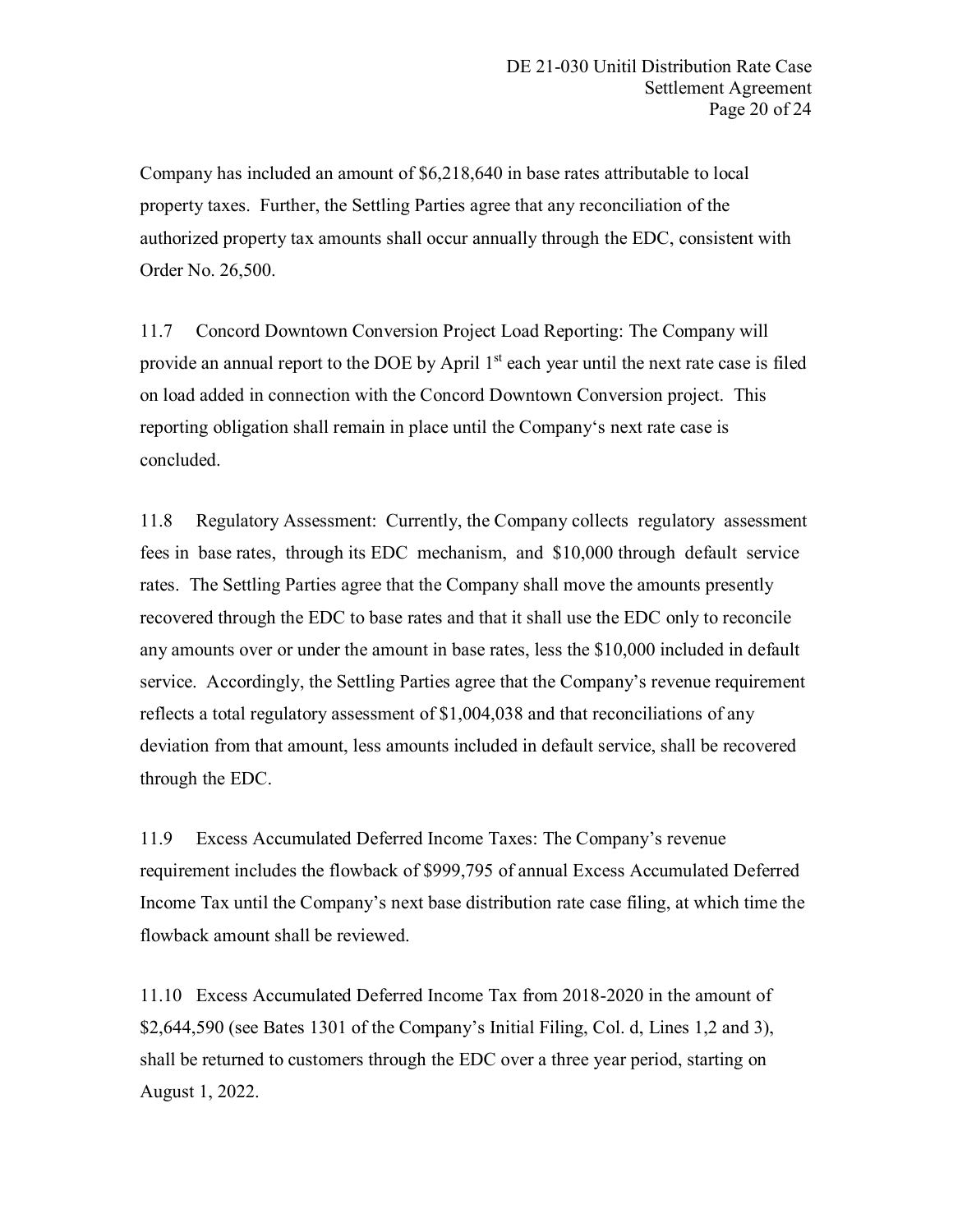11.11 Depreciation: The Settling Parties agree that the Company shall use updated whole-life rates for book depreciation purposes as reflected in Settlement Attachment 14. The Parties agree that the Company shall amortize the reserve variance over six years at an annual amount of (\$1,275,454) as reflected in Settlement Attachment 14.

11.12 Active Hardship Protected Accounts: The Settling Parties agree that nothing in this Settlement Agreement shall preclude the Company, or any other party, from requesting that the Commission open a proceeding for review of AHPA.

## **SECTION 12. GENERAL PROVISIONS**

12.1 This Settlement Agreement is expressly conditioned upon the Commission's acceptance of all its provisions, without change or condition. If the Commission does not accept this Settlement Agreement in its entirety, without change or condition, or if the Commission makes any findings that go beyond the scope of this Settlement Agreement, and any of the Settling Parties does not agree with the changes, conditions or findings, this Settlement Agreement shall be deemed to be withdrawn and shall not constitute any part of the record in this proceeding and shall not be used for any other purpose.

12.2 Under this Settlement Agreement, the Settling Parties agree to this joint submission to the Commission, which represents a compromise and liquidation of all issues in this proceeding.

12.3 The Settling Parties agree that the Commission's acceptance of this Settlement Agreement does not constitute continuing approval of, or precedent for, any particular issue in this proceeding other than those specified herein. Acceptance of this Settlement Agreement by the Commission shall not be deemed to constrain the Commission's exercise of its authority to promulgate future orders, regulations or rules that resolve similar matters affecting other parties in a different fashion.

12.4 This Settlement Agreement shall not be deemed an admission by any of the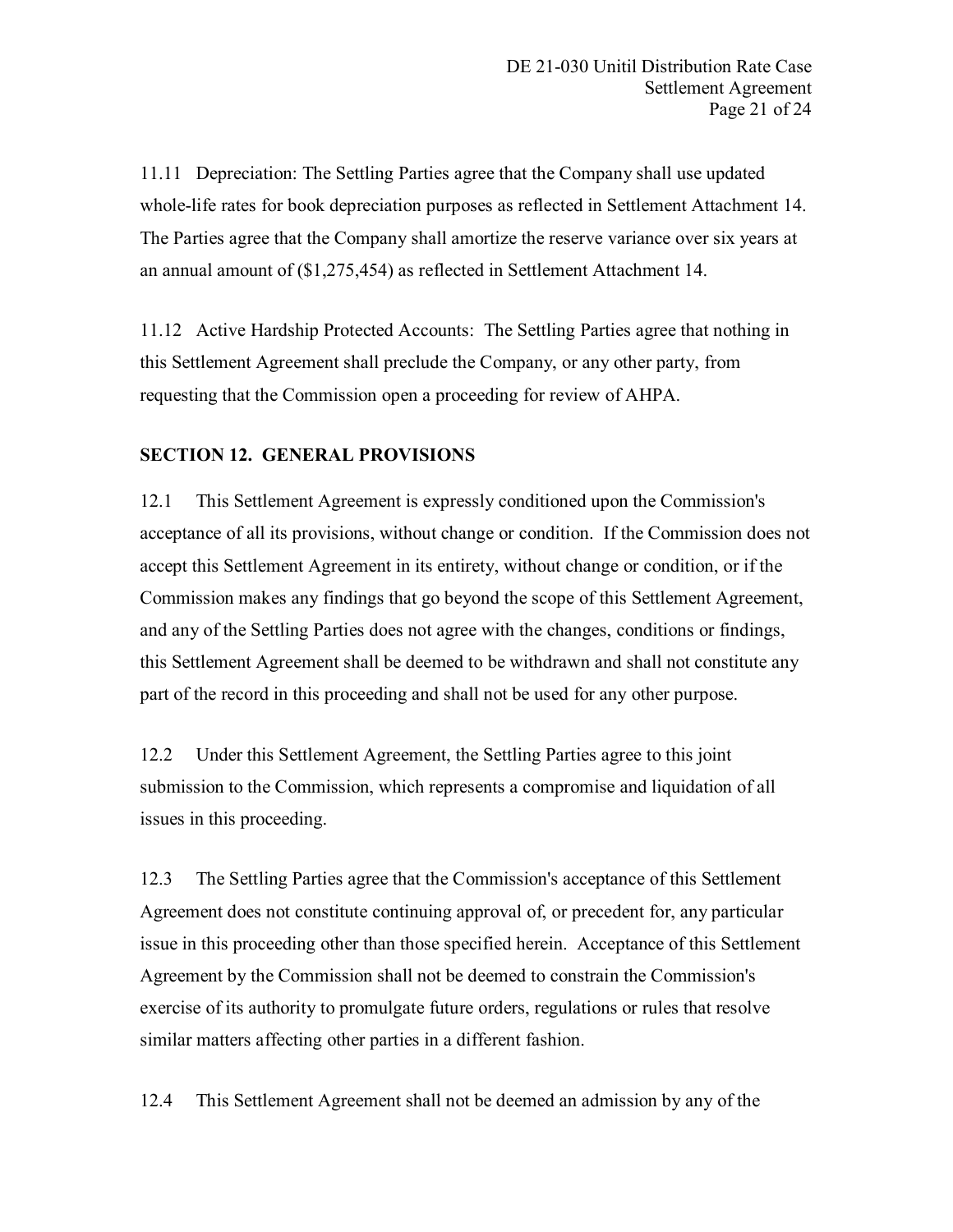Settling Parties that any allegation or contention in this proceeding by any other party, other than those specifically agreed to herein, is true and valid. This Settlement Agreement shall not be construed to represent any concession by any Settling Party hereto regarding positions taken with respect to Unitil's permanent rate request in this docket, nor shall this Settlement Agreement be deemed to foreclose any Settling Party in the future from taking any position in any subsequent proceedings. The revenue requirement amounts associated with each of the rate adjustments detailed herein are liquidated amounts that reflect a resolution of all the issues in this proceeding.

12.5 The Settling Parties agree that all pre-filed testimony and supporting documentation should be admitted as full exhibits for the purpose of consideration of this Settlement Agreement and be given whatever weight the Commission deems appropriate. Consent by the Settling Parties to admit all pre-filed testimony without challenge does not constitute agreement by any of the Settling Parties that the content of the pre-filed testimony is accurate or that the views of the witnesses should be assigned any particular weight by the Commission. The resolution of any specific issue in this Settlement Agreement does not indicate the Settling Parties' agreement to such resolution for purposes of any future proceedings.

12.6 The rights conferred and the obligations imposed on the Settling Parties by this Settlement Agreement shall be binding on or inure to the benefit of any successors in interest or assignees as if such successor or assignee was itself a signatory party. The Settling Parties agree to cooperate in advocating that this Settlement Agreement be approved by the Commission in its entirety and without modification.

12.7 This Settlement Agreement is the product of confidential settlement negotiations. The content of these negotiations, including any documents prepared during such negotiations for the purpose of reaching a settlement, shall be privileged and all offers of settlement shall be without prejudice to the position of any party presenting such offer.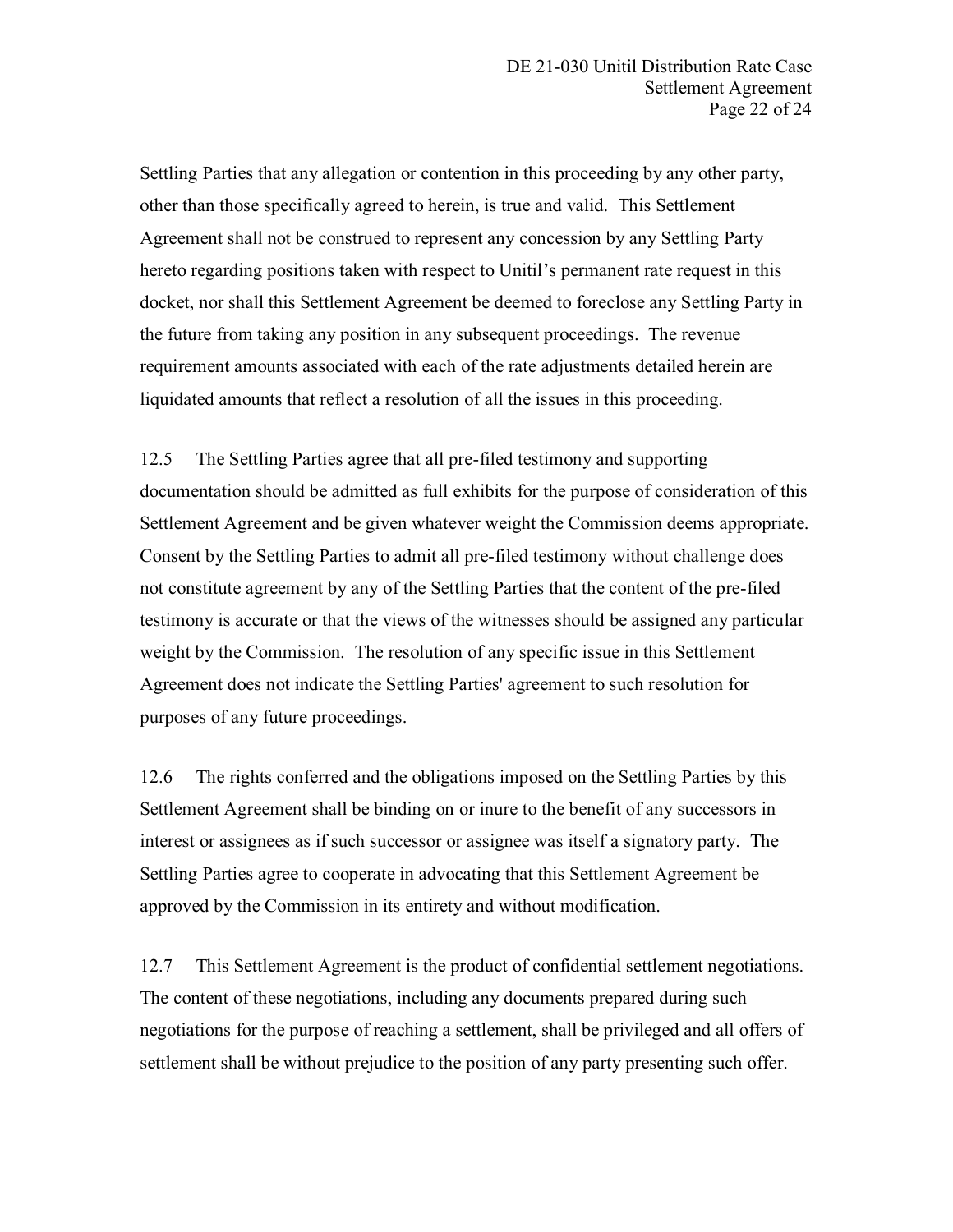12.8 This Settlement Agreement may be executed in multiple counterparts, which together shall constitute one agreement.

## **SECTION 13. CONCLUSION**

13.1 The Parties affirm that Commission approval of the proposed Settlement Agreement is in the public interest and will result in just and reasonable rates and should be approved.

NEW HAMPSHIRE DEPARTMENT OF ENERGY

By: /s/ Paul B. Dexter **Dated: February 11, 2022** Paul B. Dexter, Esq. Staff Attorney

NEW HAMPSHIRE OFFICE OF THE CONSUMER ADVOCATE

By: *<u>/s/ Donald M. Kreis Dated: February 11, 2022</u>* Donald M. Kreis, Esq. Consumer Advocate

UNITIL ENERGY SYSTEMS, INC.

By: */s/ Patrick H. Taylor* Dated: February 11, 2022 Patrick Taylor, Esq. Chief Regulatory Counsel